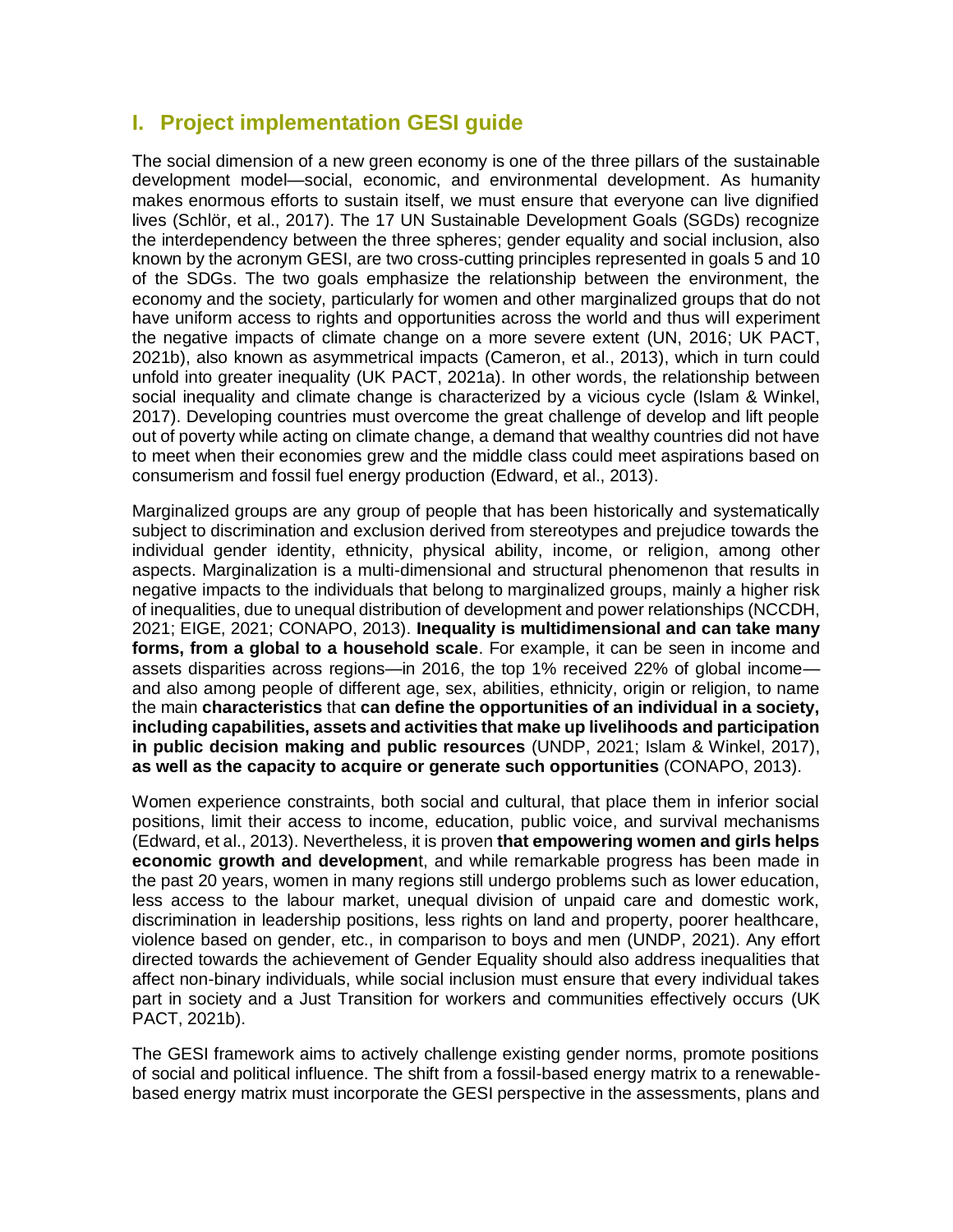actions. GESI-centered interventions are **intersectional**—the idea that all inequalities are linked—, which leads to better designed climate actions as intersectionality allows a more comprehensive understanding of community needs, and community prosperity needs the input from everyone (UK PACT, 2021c; UK PACT, 2021b). Critical intersectionality means to pay attention to how power and social and political relations shape the world to avoid falling in oversimplified dichotomies such as men-versus-women or victim-or-steward issues (Djoudi, et al., 2016). It is worth to note that the concept of community is frequently used to refer to a homogenous body, but in practice, communities are constituted by individuals with specific interests regarding economic position, age, gender, ethnic backgrounds, etc., so approaching the communities to understand their unique position is key, instead of making assumptions (SDG Fund, 2017).

Social inclusion must build resilient and accountable societies and expand opportunities for everyone, helping individuals overcome obstacles to fully participate in society and being able to shape their own future. This requires participation from all areas of society: governments, communities, civil society, the private sector, and other stakeholders. People should be able to drive their own solutions, which can be boosted by building on participatory approaches and the own values of communities, which provides more engagement. Any project should stand for transparency, accountability, nondiscrimination, and public participation (The World Bank , 2021).

## **I.1. GESI and energy at a global scale**

Policy making and product development need to know how the population relates to energy. The lack of access to modern energy sources prevails in poor households and increases the risk of living under poverty, because energy deprivation means people cannot refrigerate food, wash clothes using a washing machine, or do activities at night with artificial light. Cooking with modern energy sources, like electricity or gas, helps prevent health problems related to burning coal, wood, or waste, traditional fuels that prevail in the poorest households (Our World in Data, 2021). There are distinct household consumption patterns between men and women, as women spend more time doing unpaid work in households that involve energy use, like cooking and laundry. On the other hand, men (in European countries) consume more energy because of transport use and eating out. Perception of technologies also show gender differences: overall, men support nuclear energy more than women, and they are more likely to be early adopters of clean technologies (e.g. electric vehicles) (IEA, 2018).

According to IEA (2018; 2020; 2021), the energy sector is one of the least gender diverse sectors, but a clean energy transition needs innovative and inclusive solutions for which women are key drivers, as well as for novel business models. A thorough assessment of women participation in the energy sector is difficult due to data scarcity and complexity in the area, but some information is available. Gender differences exist in research and development in academia and industry and there are distinctive themes in research themes; less than one third of employees in fields of scientific research and development correspond to women. In 2016, the renewable energy sector had a 35% participation of women in the workforce. A study from 2014 that analyzed 72 countries revealed that only 6% of ministerial positions responsible for national energy policies and programs were held by women. Women are listed in less than 11% of patent applications regarding combustion apparatus, engines, pumps, and power, and only above 15% of climate change mitigation technologies. In start-ups, about 11% of energy founders are women, while a 20% is observed across all sectors.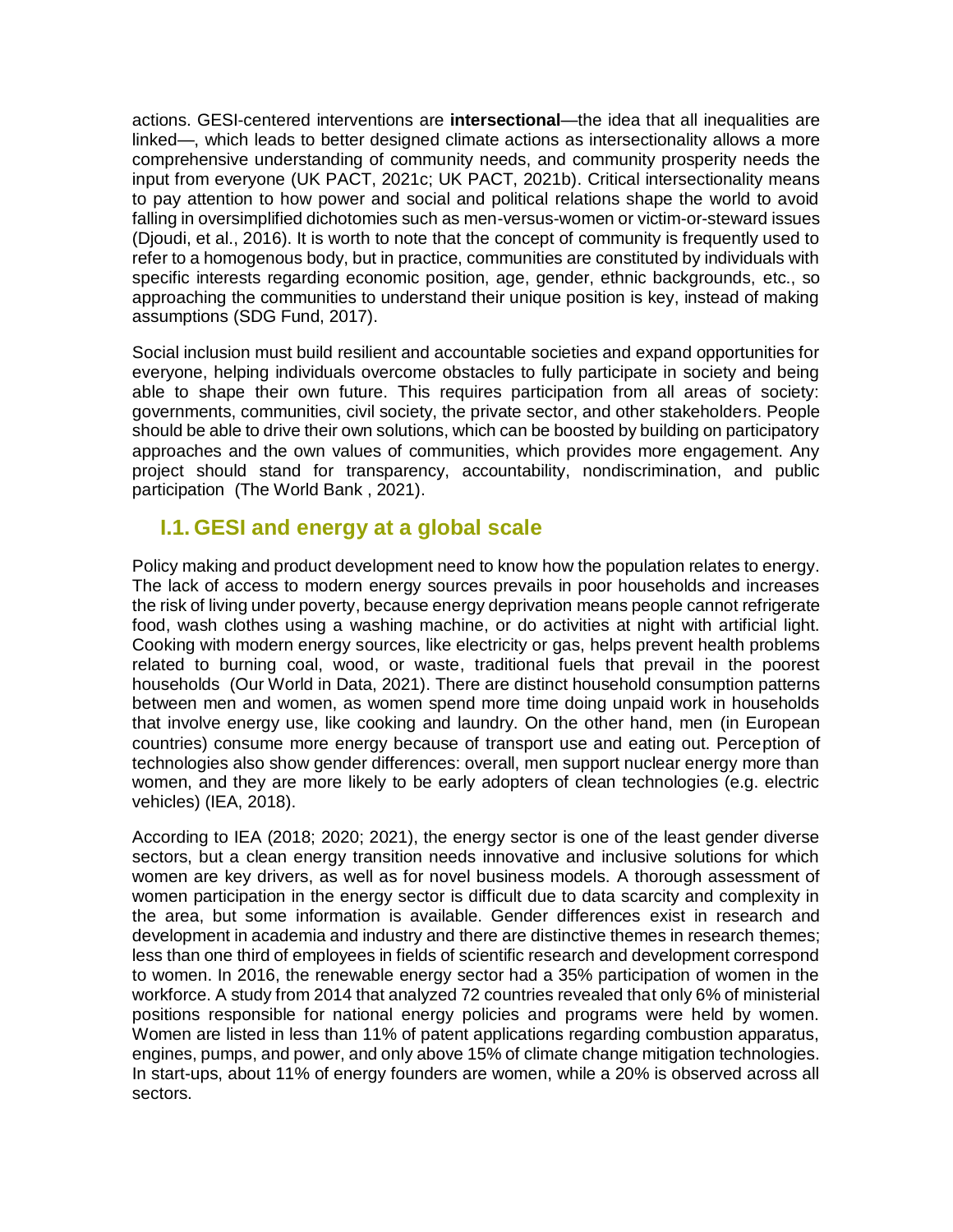Gender stereotypes, work-family balance, insufficient career promotion and mentoring programmes, salary gaps, mobility requisites and complex work schedules are embedded in the cultures around the world and determine the low representation of women in STEM (IEA, 2018; IRENA, 2019). In 2008, in OECD countries, women represent more than 50% of university degrees but 30% within science and technology (IEA, 2018). Even though women finish their university studies with better qualifications than men, before turning 30 they earn 10% less than them (GIZ-CONUEE, 2018a).Women reach fewer roles in senior positions than in men in the energy sector overall, although some variations occur in subsectors. Water, mining of metal ores and chemicals manufacturing have more than 20% of women in senior roles, while extractive industries, mining of coal and lignite, and the manufacture of coke and refined petroleum products have less than 15% (IEA, 2020)

The positive impacts of increasing women's access to energy are well documented, particularly clean cooking technologies. In developing countries, women spend on average 1.4 hours per day collecting firewood, 4 hours cooking and several hours doing household chores, thus being more exposed to indoor pollution than men. It is frequent for girls to stay at home to assist in household labour, which keeps them from attending school and increases the exposure to poor quality indoor air, elevating the risk of developing respiratory problems. The access to electricity allows families to use electric appliances, reducing the amount of time spent on household work and freeing time to do other activities like studying or getting paid work, and also opens the door to the possibility of using the internet and mobile phones, which represent opportunities for businesses, greater access to information and paid work (IEA, 2018; Our World in Data, 2021).

#### **I.2. National GESI context**

<span id="page-2-0"></span>

Mexico is a multicultural country with a vast number of ethnic groups, traditions, and lifestyles, but also with pronounced inequalities. The government evaluates social exclusion on a national level through the National Population Council (CONAPO), a governmental body that calculates the Social Exclusion Index (or IM, for *índice de marginación*) by state and municipality, integrating several socio-economic indicators: access to education<sup>1</sup>, housing<sup>2</sup>, population distribution<sup>3</sup>, and income<sup>4</sup>. IM is useful for policy makers, as it is a measure of the social exclusion level of each geographical unit, ranging from very high, high, medium, low, and very low (CONAPO, 2020).

The southeast part of the country is most affected by inequalities, although some municipalities in the northwest also suffer from very high levels of social exclusion. In 2020, the states of Guerrero, Chiapas and Oaxaca showed the highest IM, and 10.5% of the national population (13.2 million inhabitants) live in these states [\(Figure 1\)](#page-2-0). One in three municipalities showed high and very high social exclusion levels, with a population of 11.4 million inhabitants affected, or 9.1% of the total population. On the other hand, 48% of municipalities showed low and very low levels of social exclusion, with 83% of the national population living in those municipalities [\(Figure 1\)](#page-2-0) (CONAPO, 2020).

*Figure 1. and Figure 2. Social Exclusion Index in Mexico by state and municipality, 2020.*

<sup>1</sup> Percentage of illiteracy among the population above 15 years old; and percentage of the population above 15 years old without basic education.

<sup>&</sup>lt;sup>2</sup> Percentage of occupants in private households without toilets and sewage; percentage of occupants in private households without electricity; percentage of occupants in private households without municipal water; percentage of occupants in private households with earthen floor; and percentage of overcrowded private households.

<sup>&</sup>lt;sup>3</sup> Percentage of population living in settlements with less than five thousand inhabitants.

<sup>&</sup>lt;sup>4</sup> Percentage of the population employed with an income up to two minimum wages.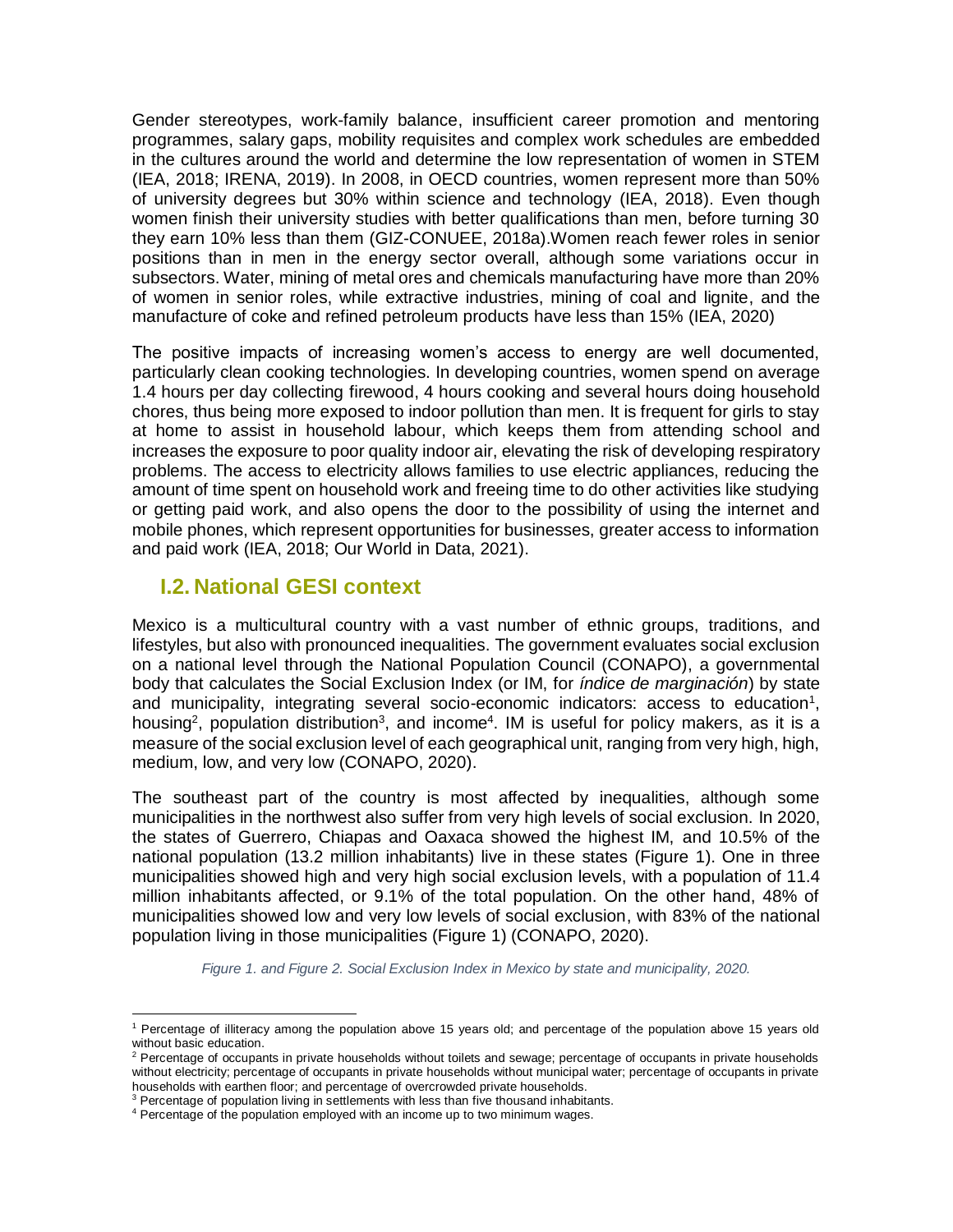



Source: (CONAPO, 2020).

Several causes converge in the phenomenon of marginalization in Mexico, and its effects are also present in a varied range of situations. Social exclusion can be seen, for example, in the exclusion of lower income families from the financial system; 35% of the population had no financial products in 2018, but in the southeast region this percentage gets up to 40%, while in the northeast region only accounted for 18%. This problem is related to a lack of financial infrastructure, as 49% of municipalities do not have any bank branch and 22% had no access to any financial system channel (branches, ATM, mobile banking, etc.), but also to the high rate of informal jobs. Small and medium-sized enterprises (SMEs) employ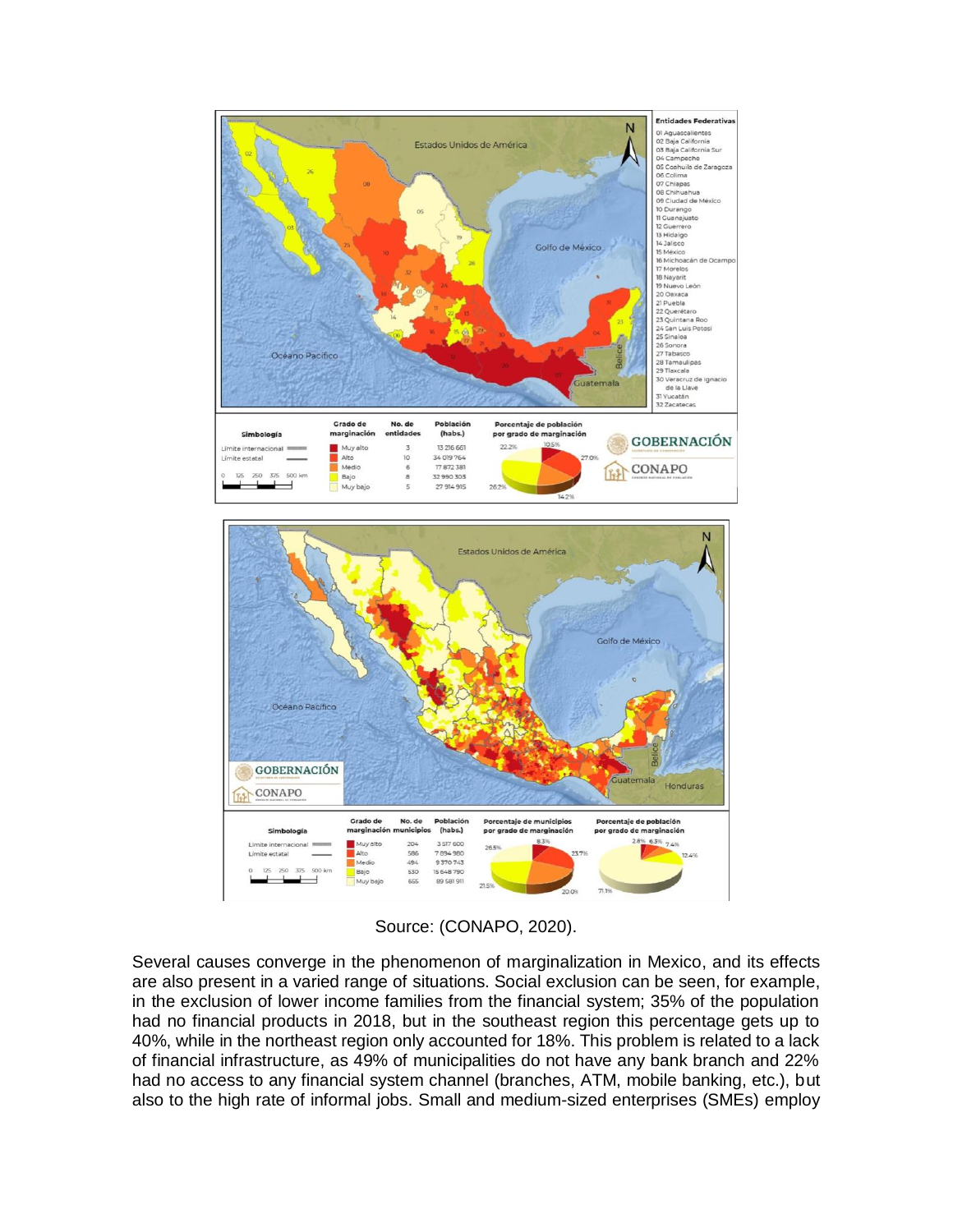around 70% of the population, but over 70% of SMEs are informal enterprises, which restricts their access to credits and other financial services (Cámara de Diputados, 2019).

The informal sector is less productive than its formal counterpart, does not give rights to workers and offers low paying jobs. 16% of the working population receive less than one minimum wage, and 19% of them work in the informal sector. Data from the National Institute of Statistics and Geography (INEGI) shows that, in 2018, informality rates were higher in the poorer states like Oaxaca (81.1% of informality) and Chiapas (78.6%), while northern states like Nuevo León and Coahuila have the lowest rates (35.6% and 35.9%, respectively). For the same year, 60% of young people worked in the informal sector (Cámara de Diputados, 2019).

As for the relationship between marginalization and energy, data from INEGI reveals that 98.7% of the households have electricity, but almost 2 million inhabitants who live in small remote communities do not have access to this service. State energy public policies have been limited in regards of human rights. The rights of communities, indigenous people, social groups, and urban groups who live in areas where energy related activities occur have not been fully recognized. The current federal government pledged to recognize these rights, generate spaces for consultation and participation in energy generation projects, and promote communal renewable energy projects to eradicate vulnerability, poverty, and energy marginalization (Cámara de Diputados, 2019).

Energy poverty<sup>5</sup> is caused mainly by low income and the use of inefficient equipment and implies the lack of one or more basic economic goods or services<sup>6</sup>. In Mexico, income level, the size of the locality, the level of education and sex of the head of household are the main factors that explain energy poverty. Around 40% of households lived under energy poverty between 2008 and 2010, with notorious regional differences—the states of the northern border along with Aguascalientes, Colima, Mexico City and Michoacán show the lowest energy poverty levels, while states in the southeast, like Guerrero, Oaxaca and Chiapas are the most energy-poor. 47% of the total energy use at homes is used to heat water and 27.5% to cook food. The most deprived economic assets are thermal comfort equipment (33% of the households lack them), efficient refrigerators (21.1%) and gas or electric stoves (16.6%) (García-Ochoa & Graizbord, 2016).

Gender equality is meant to be a cross-cutting issue in climate change policies and norms attaining the energy transition, such as the Framework Law on Climate Change of 2012, NDCs, or the sixth national communication on Climate Change, which recognizes women as powerful agents of change in mitigation and adaptation (GGGI, 2020).

No official measurement of gender equality equivalent to the IM is carried out by the government, although gender equality is a priority on federal plans and strategies, and INEGI has a Specialized Technical Committee on Information on a Gender Perspective since 2010. In 2018 the National Institute for Women (INMUJERES) worked alongside secretariats, entities, and other departments of the Federal Public Administration to incorporate a gender perspective in the State actions, and in 2019, the transversal axis number 1 (gender equity,

 $\overline{a}$ 

<sup>5</sup> Also known as fuel poverty, a concept that emerged during the first oil crisis (1973), which caused families to be unable to meet their heat needs, resulting in a spike in deaths and respiratory illnesses. The most known definition of energy poverty is when a household cannot enjoy adequate energy services by using 10% of their income, but other definitions have been created to better represent the relationship with energy by including objective (i.e., equipment) and qualitative (how people feel about their energy consumption) indicators. Relative energy deprivation occurs when a household can not satisfy the needs that are at the time considered basic or indispensable according to the customs and culture of society.

 $6$  This is, lighting, entertainment, water heating, food cooking, food cooling, and thermal comfort in the home.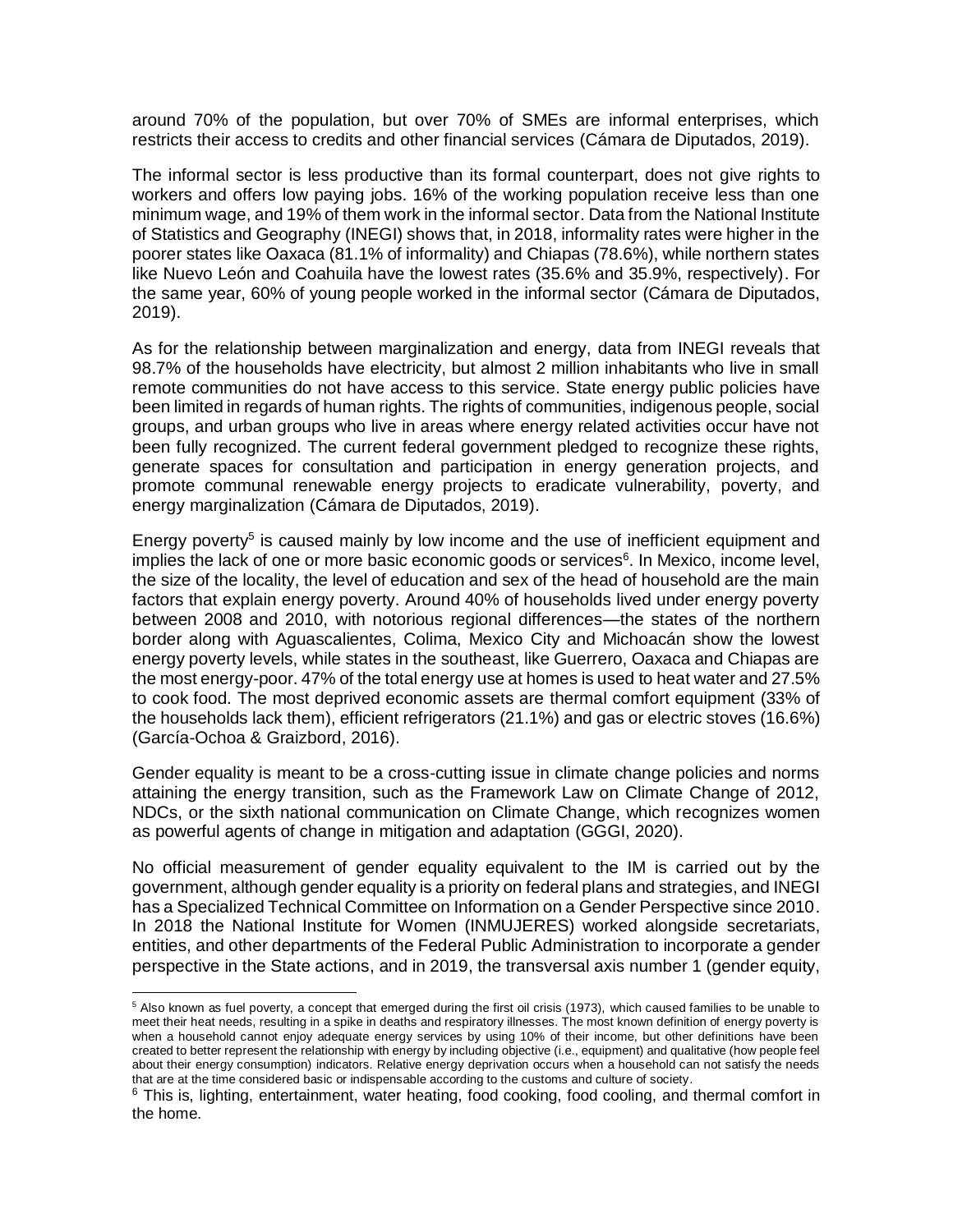inclusion, and non-discrimination) was added to the National Development Plan (PND)  $2019 - 2024<sup>7</sup>$ . The transversal axis number 1 is intended to mind and diagnose the disparities among groups of people that experience multiple discrimination due to their ethnicity (indigenous and afromexicans), ability status, sexual and gender identity, income (those who live or are vulnerable to live in poverty), and territorial inequalities (INMUJERES, 2019; Cámara de Diputados, 2019; GGGI, 2020). However, there is much work to be done in all areas, including data sourcing. For example, the industrial codes (NAICS) that serve socioeconomic survey purposes, do not distinguish between people working in renewable energy and fossil fuel generation, neither in a gender-disaggregated manner (GGGI, 2020).

The work by INMUJERES in the current administration also resulted in the delivery of the National Programme for Equality between Women and Men (PROIGUALDAD), based on PND's Guiding Principle: Leave no one behind, leave no one outside. PROIGUALDAD has two priority objectives that are directly related to the energy transition. First is to maximize the economic autonomy of women to close historical inequality gaps by promoting actions to impulse permanency and promotion of women in the public sector of energy, science, technology, communications, and transport. Second is to create conditions to recognize, reduce and redistribute domestic and care work among families, the State, the community, and the private sector, by promoting strategies that allow access to affordable energy in households, as well as its rational use to reduce women's energy poverty (INMUJERES, 2020).

Gender violence is a grave threat to women of all ages in the country, and it is the intention of the government to aid victims, prevent damage and eliminate violence. Other actions include the certification of the Mexican Standard NMX-R-025-SCFI-2015 (Equality at work and non-discrimination) at workplaces; giving grants to the Women Administrations of the Federal Entities (IMEF) to incorporate the Transversal Gender Perspective policy in the states and municipalities; and creating the PROEQUIDAD programme, directed towards the IMEFs to start projects to prevent pregnancy among teenagers, from a perspective that takes into account human rights, intersectionality, and gender studies to promote autonomy, health, education, work, personal and community growth for girls and teenagers (INMUJERES, 2019).

The PND 2019-2024 (Cámara de Diputados, 2019) recognizes the following gender-based problems:

- Higher education shows a gender bias. Women represent 74% and 67% of the individuals who pursue a career in education and health sciences, respectively, are underrepresented in areas such as engineering, manufacturing, and construction, where only 29% of professionals are women, as well as in agronomy and veterinary (38%).
- Referring to OECD numbers, the gender gap in the labour market prevails, as young women face a probability three times higher than men of not having access to education, not having a paid work and not receiving training at work.
- Payment for work sees important gender gaps, as well as between indigenous and non-indigenous individuals. According to INEGI, women in Mexico can get between 25% and 50% less money for the same jobs in comparison to men with the same level of education, and 17% of the indigenous population has an income 7% lower than non-indigenous population.

  $7$  Published in the Annex XVIII-Bis of the Parliament Gazette (Cámara de Diputados, 2019).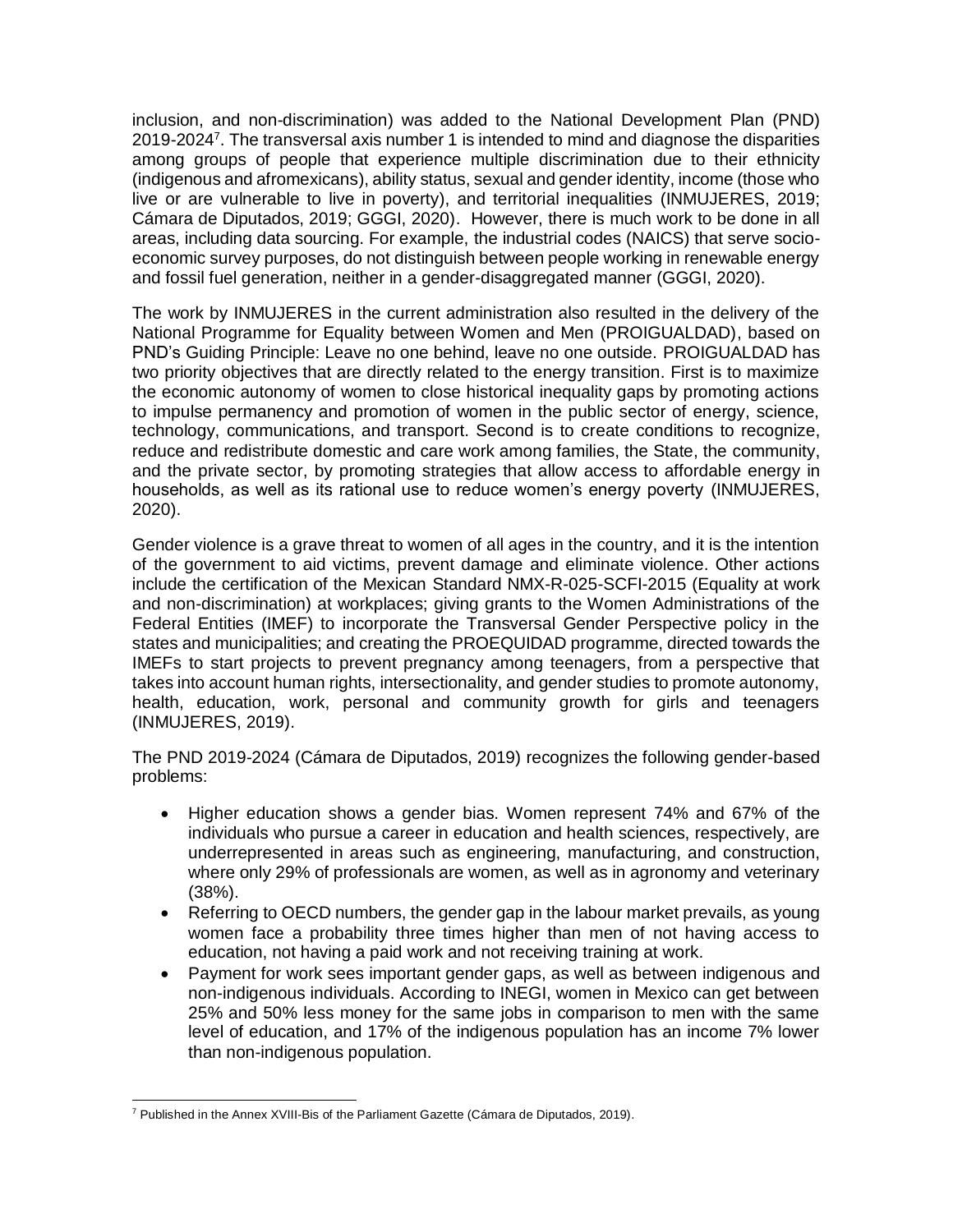- There is also a gender gap in the pension system caused by lesser participation rates of women in the workforce and lower income than men. The National Commission for the Retirement Savings System (CONSAR) estimates that women get 70 pesos for each 100 pesos a men receives at the end of their work life.
- Unpaid work at households is unequally distributed, which in turn acts as a barrier for women to enter the workforce. Women spend, on average, 43 hours per week doing domestic work and caregiving tasks, almost three times more than men (who spend 16 hours per week).
- According to INEGI:

- $\circ$  Women experience a lower access to financial services than men, with 38% of women not having any financial product, compared to 28% of their male counterparts, in 2018.
- o Data shows that the rate of informal jobs is higher for women than for men, and higher for younger people, so young women are more vulnerable to have low paying jobs with no rights. The informality rate of INEGI for nonagricultural jobs in 2018 was 56% for women and 49% for men.
- $\circ$  In 2018, women participation in the workforce was 43.5% (inferior to other countries in Latin America), notably lower than 77.4% of men. Young women are three times more likely than men to not work or study—a situation known as being *nini* in Mexico. A study by the Center of Studies of the Public Finances (CEPF) revealed that Chiapas, one of the poorest states, has the highest number of ninis (age between 15 and 24), with 28.35% of the population being ninis, of which 48.46% are women, positioning Chiapas as the state with the highest percentage of ninis that are women. The southeast states present higher rates of women ninis (29.37% to 48.46%) than states in the north (18.21% to 29.37%) (CEFP, 2018).

The National Council for the Evaluation of Social Development Policy (CONEVAL) has published a series of studies since 2008 to evaluate gender inequality and poverty and develop a system of indicators that consider several factors affecting gender inequality (housing, income, paid and unpaid work). CONEVAL's definition of poverty $8$  is closely related to social exclusion because it is a condition that determines the life of individuals in a detrimental manner, restricting their exercise of rights and, overall, the opportunities to live better lives (Consejo Nacional de Evaluación de la Política de Desarrollo Social, 2021). The results of the study in 2018 show the following facts about women and men living under poverty:

 Around 40% of household heads live in poverty. 30% of these household heads from 14 to 44 years, both men and women, are considered educationally backward, but a gender gap was observed starting at 45 years. Between 45 and 65 years, 39.4% of women head of households present educational deficit, against 33.7% of men. The group of 65 years and above show the highest gaps and educational deficit, with 85.9% for women and 80.4% for men. For heads of household not living under poverty, 38.6% of women and 31.6% of men over 65 present educational backwardness, and only 10% of household heads between 14 and 64 years are living under this situation, regardless of their gender.

<sup>&</sup>lt;sup>8</sup> Limitations or lack of capacities, opportunities, options, decisions, functioning, resources, and social, economic, and political participation, as well as restrictions on the exercise of the rights to food, housing, education, health, and other social development elements (Consejo Nacional de Evaluación de la Política de Desarrollo Social, 2021, p. 18). Access to basic household services is an indicator of poverty, and is composed by four dimensions: access to water, access to drainage, access to electricity and access to fuels to cook (García-Ochoa & Graizbord, 2016).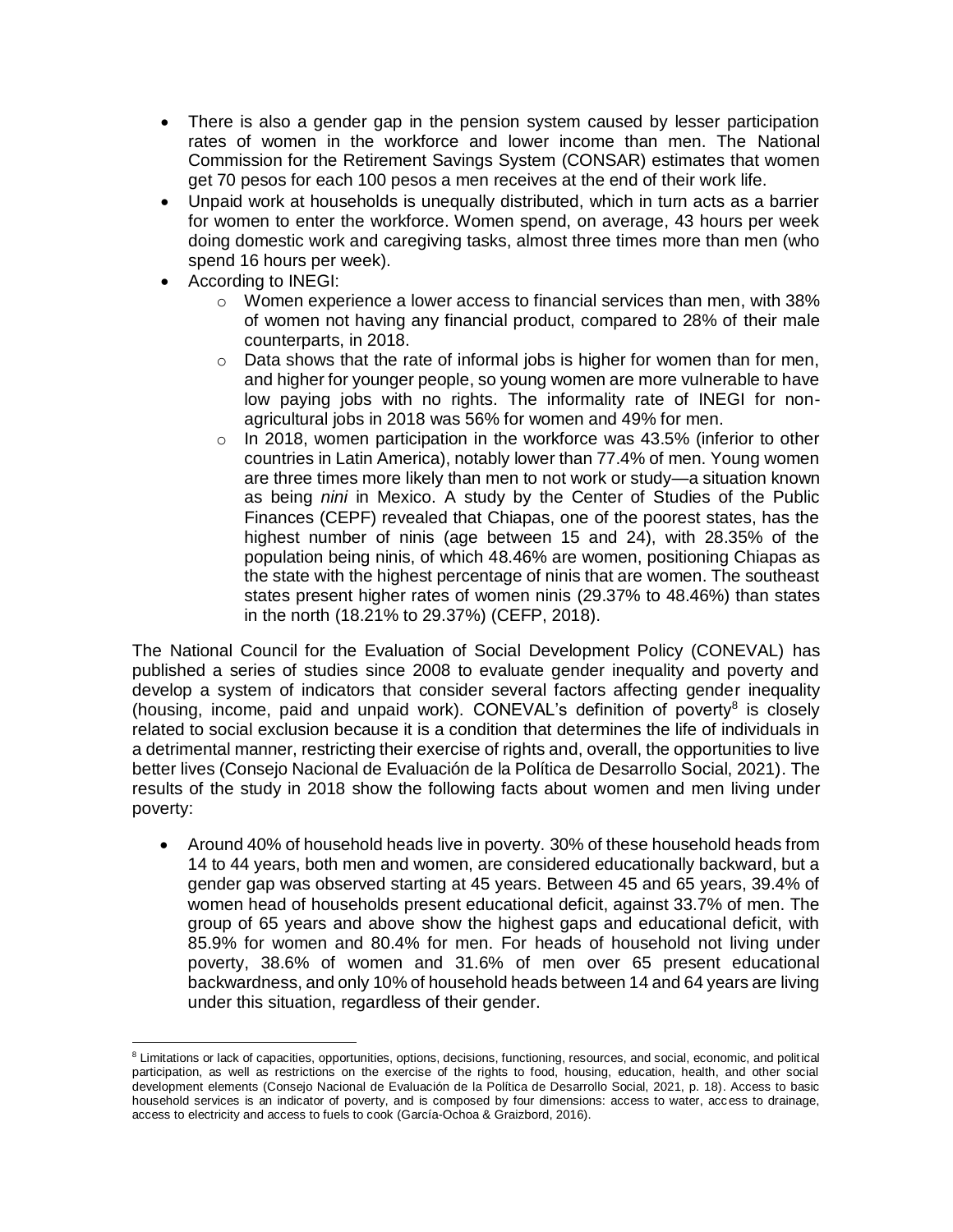- The rate of fertility among teenagers in rural zones got up to 91.9% in 2016, against a 64.5% in urban zones.
- Young women (16 to 24 years) with children who do not live under poverty enter the labour market more than women without children, but in poverty both mothers and those without children enter the labour market equally.
- Domestic work overload results in many restrictions for women to enjoy economic autonomy, e.g., a lower participation in the labour market, impossibility to be employed, less eligibility for quality jobs and lower payment than men.
- Women who are in the most productive ages in terms of work and fertility (14 to 44 years) spent the highest number of hours caring for others, regardless of their poverty situation. Women spend between 1.2 and 2 times more hours than men to take care of other people in the household. Domestic work requires between 2.2 and 3.2 more time for women than men, and there is a correlation between increase in poverty and increase in time destined to domestic unpaid work.
- Poor households run by women tend to have a higher number of members who economically depend on the head of household than households run by men and are more economically vulnerable.
- The incidence of poverty increases when the household head is very young or very old. 45% of the population lives under poverty and their household head is either between 14 and 44 years or above 65, but if their age is between 45 to 65 years, the percentage falls to 40%. Precarious jobs that do not pay their workers are more common among the population of 65 and over, with elderly women being most vulnerable.
- More women (38.8%) take part-time jobs than men (16.4%).
- 52.0% of women do some type of extradomestic work, or job, versus 82.8% of men. Working women do more unpaid work than men (8.2% vs. 3.8%, respectively).
- Salaries for women were found to be 24.0 Mexican pesos (MXN) per hour, while men receive 26.7 MXN per hour, on average.
- 51.1% of women have never contributed to any kind of social security institution, while only 41.1% of men are in the same situation. Not all employers offer social security; 60% of the employed population not living under poverty and 95% of the employed population living under poverty do not have access to social security. Women turn to indirect help for their health, such as relatives or social programmes, especially when living under poverty; 95% of poor women are not holders of social security affiliations, in contrast with 85% of poor men, 70% of women and 50% of men who are not poor.
- Around 40% of the employed population who do not live under poverty do not have an employment contract, while for those living under poverty the figure gets up to 80%.
- The labour market is segregated in a way that most men (63.8%) work in occupations considered masculine, that offer higher wages, and women concentrate (34.7%) in other activities, considered feminine, with lower wages on average.
- Women perceive around one third of the total monetary income, regardless their poverty status, and depend more than men of indirect sources of income, a situation that is aggravated for those living under poverty—women who do not live under poverty rely on indirect sources of income to cover around 8% of their total income, but poor women get around a third of their income this way. The percentage for men, on average, is almost 5%.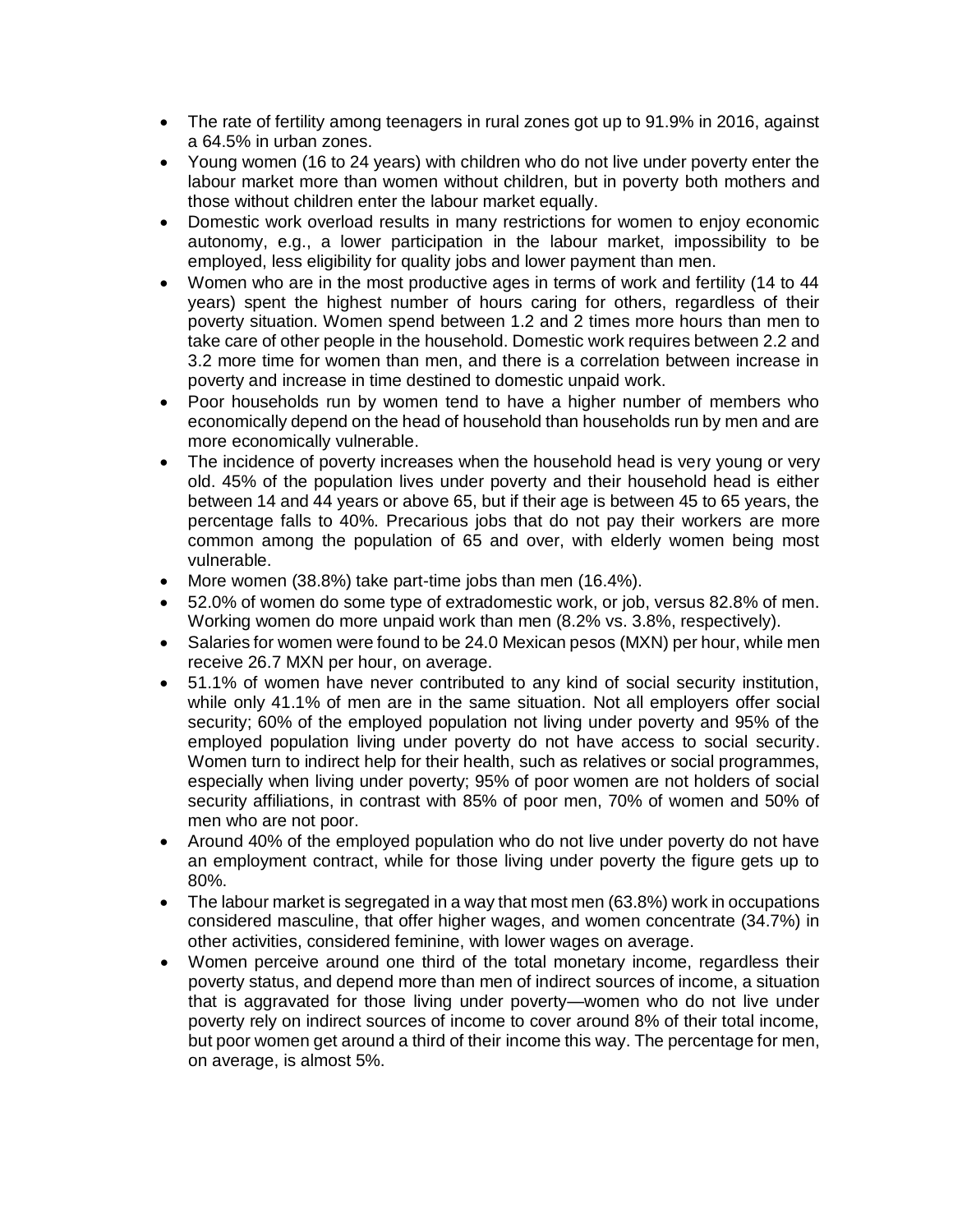Both CONEVAL's and PND's assessments set the tone to establish goals and determine the areas where actions have the biggest potential to deliver best results.

#### **I.3. GESI-relevant energy initiatives in Mexico**

Increasing the participation of marginalized groups in the development and growth of the country is a shared goal for the public and private sectors. Gender equality started gaining attention from climate change experts after the creation of the Clean Development Mechanisms (CDM, instruments of the Kyoto Protocol). As developing countries were recipients of CDM projects, networks of women in the energy field started to grow (UNDP, 2008). This section presents initiatives relevant for the development of green hydrogen in Mexico as successful of GESI action in the energy field, tackling specific issues such as education, networking, and financial opportunities.

# **I.3.1. Sustainable Energy Programme (PES)**

The objective of the programme was to improve the conditions framing renewable energy and energy efficiency, for which a gender approach is crucial. Temporary special measures will be generated to accelerate the empowerment of women in the sector through renewable energy and energy efficiency. The PES based their actions on three lines (GIZ, 2015):

- Awareness. In 2013, the programme launched the "Initiative to raise awareness and train the Mexican population in the saving and efficient use of energy with a gender focus," through an Alliance of Public Private Cooperation (PPP) with Grupo Salinas (GS). A gender diagnosis was made to identify the training and awareness needs for each target group, nationwide, according to the consumption habits, knowledge and expectations of men and women in relation to energy. Training and awareness were addressed through public events (around 7,000 participants over 19 sessions), a media campaign (reaching approximately 10 million people), a guide to good practice for gender-sensitive energy saving and efficiency was distributed (4,500 copies), and training using videos and face-to-face interaction for 40,000 employees of GS.
- Training and certification. An estimate of 135,000 high-level experts, professionals, and technicians are needed in the Mexican context of the energy transition over the next 4 years, but gender inequality is present in vocational orientation and when young people are choosing their careers—activities traditionally considered feminine or masculine. A pilot project to train and certify women in Labour Competence Standards (promotion of savings in the integral performance of the energy systems of the house and installation of solar heating system of thermosiphonic water in sustainable housing) was executed and a guide for trainers was developed.
- Design of financial mechanisms. A financial mechanism for water solar heating systems for SMEs was implemented in cooperation with a commercial ally—Módulo Solar $9$ — and a financial ally -PROMUJER<sup>10</sup>—. The two actors had a joint selling agreement, and awareness-raising, training and promotion activities were carried out, addressing issues such as the operation and characteristics of a solar heater, and the implications of climate change.

 $\overline{a}$ <sup>9</sup> One of the largest companies in its field and leader in the manufacture and installation of solar equipment in Mexico (Módulo Solar, 2021).

 $10$  A nonprofit organization that aids development by promoting inclusion, health and education through financial programmes that target low-income women in Latin America (Pro Mujer, 2021).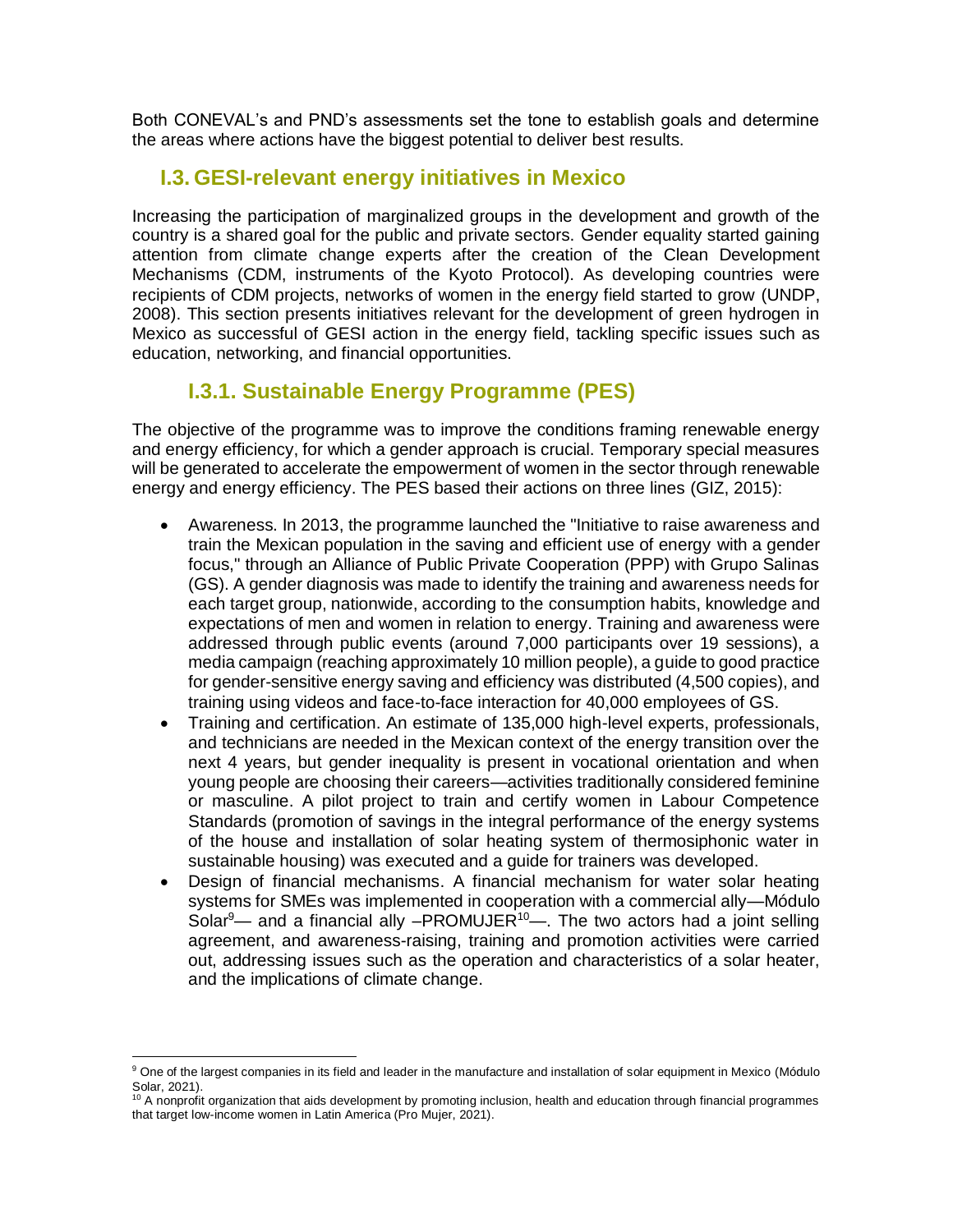The work of PES relied on documenting results and impacts using surveys, interviews, training evaluations, systematization of experiences, among other instrument to monitor advances that help strengthen or correct implementation routes.

## **I.3.2. Optima Energía**

Optima Energía is a Mexican private enterprise that offers energy services (energy efficiency and intelligent infrastructure solutions) to local governments from Monterrey, Nuevo León (Optima Energía, 2021). The company is the first private borrower of the Inter-American Development Bank (IDB) to sign the CEO Statement on the United Nations Women's Empowerment Principles, committing to identify and implement measures to promote gender diversity and talent development opportunities for women in business. It also launched a gender certification program through the Mexican Standard for labor equality between women and men (NMX-R-025-SCFI-2012) to ensure equality and inclusion in the workplace, which will attract the best talent. Furthermore, Optima Energía is conducting an internship program in Monterrey, Mexico, pledging that at least 50 percent of the selected interns each year will be women (IDB Invest, 2020).

# **I.3.3. Red de Mujeres en Energía de México (RMEM)**

The Women in Energy Network of Mexico was created in 2015 and is a diverse, dynamic, and self-managed group with more than 230 members. Their main channel of communication is through instant messaging apps. A census made in 2020 revealed that 5% of the members do not live in Mexico, whether because they are studying abroad or reside permanently in other countries. The rest of the members live in Mexico, with a majority (more than 80%) coming from Mexico City, which has derived in a centralized scope of activities, a situation that is considered an issue by some of the members. Only six women are part of native communities (INEEL, 2020; Comisión Económica para América Latina y el Caribe (CEPAL), 2020)

Other facts derived from the census are:

- $\bullet$  42.42% of the members are aged between 30 and 39, 32.32% 21 to 29, 16.16% 40 to 49, 5.05% 60 and above, and 4.04% are between 50 and 59 years.
- 57% have postgraduate studies (45.56% hold a master's degree, and 11.11% have doctoral degrees), and overall have reached higher education than their parents.
- 60% of the members are engineers with undergraduate, masters or doctoral degrees, while economic-administrative degrees stand in second place.
- 72.22% declared that they had control over which career path to follow, 13.33% based their choice on suggestions from friends and family, 11.11% personally knew someone who worked in the energy area, and 3.33% did not choose their career, but someone assigned it to them.
- Gender-related problems during education were reported to be low, with 8.8% of all members having experienced such issues during undergraduate studies and 13.33% on their doctoral studies. However, 59% feel they sometimes have to work more than their men colleagues to get the same level of recognition, and 14% feel they have to work more always. 58% consider that sometimes they experience gender discrimination at work and 5% experience it always. 57% say they think they have been discriminated from awards, promotions, or participation in events for being women.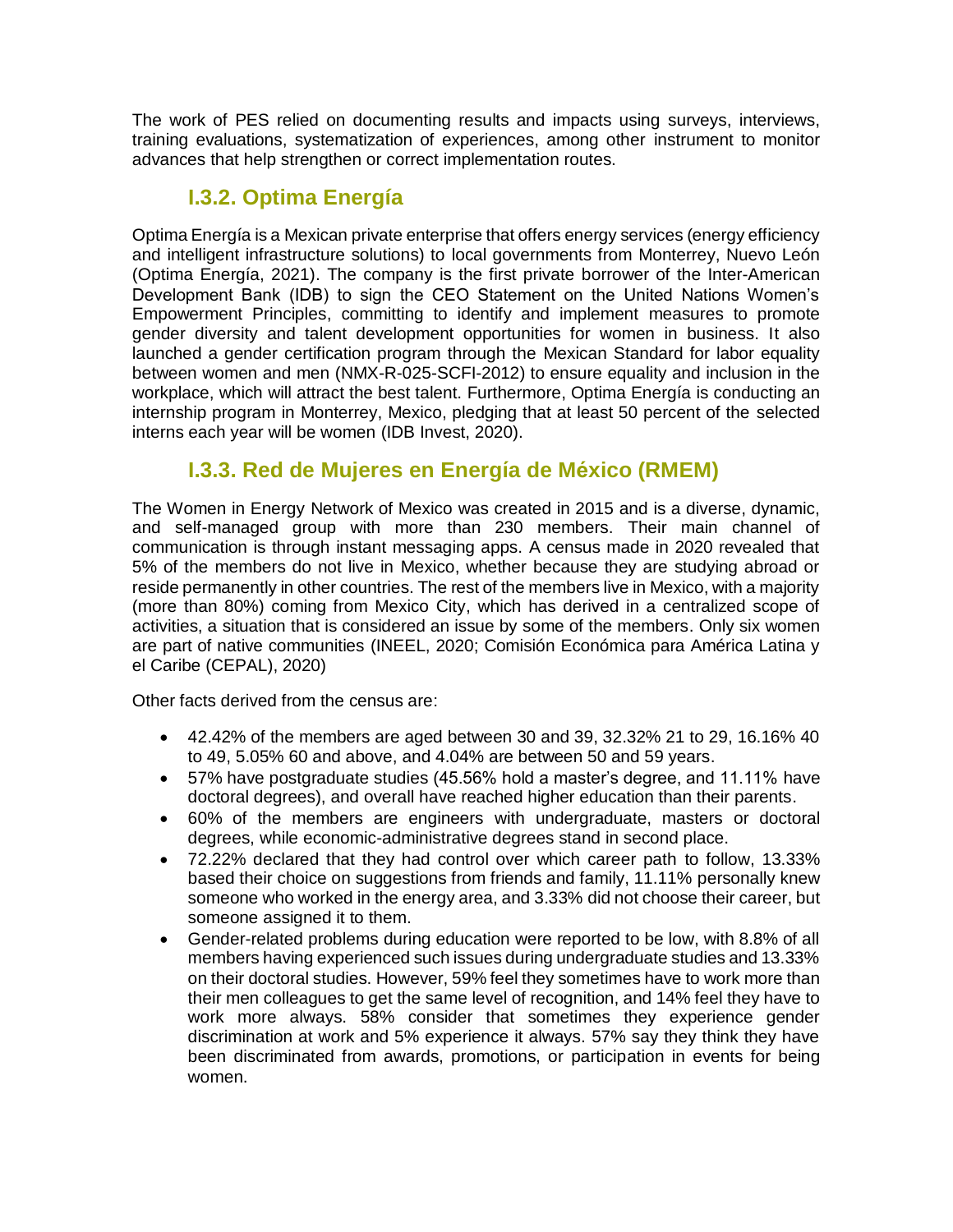- 53% stated that sometimes violent comments are made about women in their workplace and 26% reported witnessing or having experienced physical or sexual violence against women in their workplaces. 39% complained (not specified where or with whom), 35% sought advice or guidance, and 26% did nothing. Of the group who decided to do nothing, 37.5% replied that they did not want to have problems at work, 25% did not give importance to the event, 25% did not know what to do and 12.5% feared that their reputation would be damaged. 50% of women who witnessed violence took no action for fear of damaging their reputation or fear of problems at work. It is concerning that 25% did not know what to do, noting the very low level of culture regarding gender-based violence and the lack of information on how to respond.
- 80% got a job during their first six months after completing their studies, 18% between 6-18 months, and 2% after two years. 33% works for public institutions, 29% for private enterprises, 21% in academia and research, and 17% is studying, retired, or looking for a job.
- 35% of the economically active members are employees, 24% consultants, 14% researchers, 13% have managerial positions, 7% are entrepreneurs and 7% teachers.
- Only 36% of the interviewed population had personnel under their supervision. 43.66% are in support and administrative services, 38% are in middle management positions such as sub-directorates or coordination, and just 18% are in senior management and decision-making positions.
- The high academic level of the group is not reflected in the level of their jobs or in their level of income. 45% of the members have an income between one and seven times the minimum wage<sup>11</sup>.
- 63% of the hierarchical superiors of the interviewed members are men and 78% of the superiors of their superiors are men. 74% of interviewees declared that between six and ten of their ten closest collaborators were men.

Masculinization in the energy sector contributes to discrimination towards women, and discrimination and violence are highly normalized, and women who are not able to cope with such a hostile environment are forced to abandon their economic activities. RMEM aims to gather women professionals in a solid group to boost their individual and collective potential via networking, information sharing, access to expert advice, constant communication and building a sense of belonging, motivation, and strengthening the presence of women in energy. RMEM also wants to empower other women (indigenous, rural, and highly marginalized) who are in the "basic needs" sphere of energy usage to improve their living conditions. In 2020, they announced the next launch of their website and work plans for 2021 (INEEL, 2020; Comisión Económica para América Latina y el Caribe (CEPAL), 2020)

#### **I.3.4. Red Mujeres en Energía Renovable y Eficiencia Energética (REDMEERE)**

The Women in Renewable Energy and Energy Efficiency Network, REDMEERE, started as a concept in 2015. In 2016, REDMEERE was officially launched on a national level and since 2017 it has been consolidating and expanding its scope. The German Corporation for International Cooperation GmbH, GIZ, has been a supporter since its creation. The network consists of more than 760 members, and more than 40 allied institutions, from all over the country. Several nodes of the network cover the national territory in Tijuana, Coahuila,

<sup>11</sup> 2,686.14 MXP per month at the time of the study.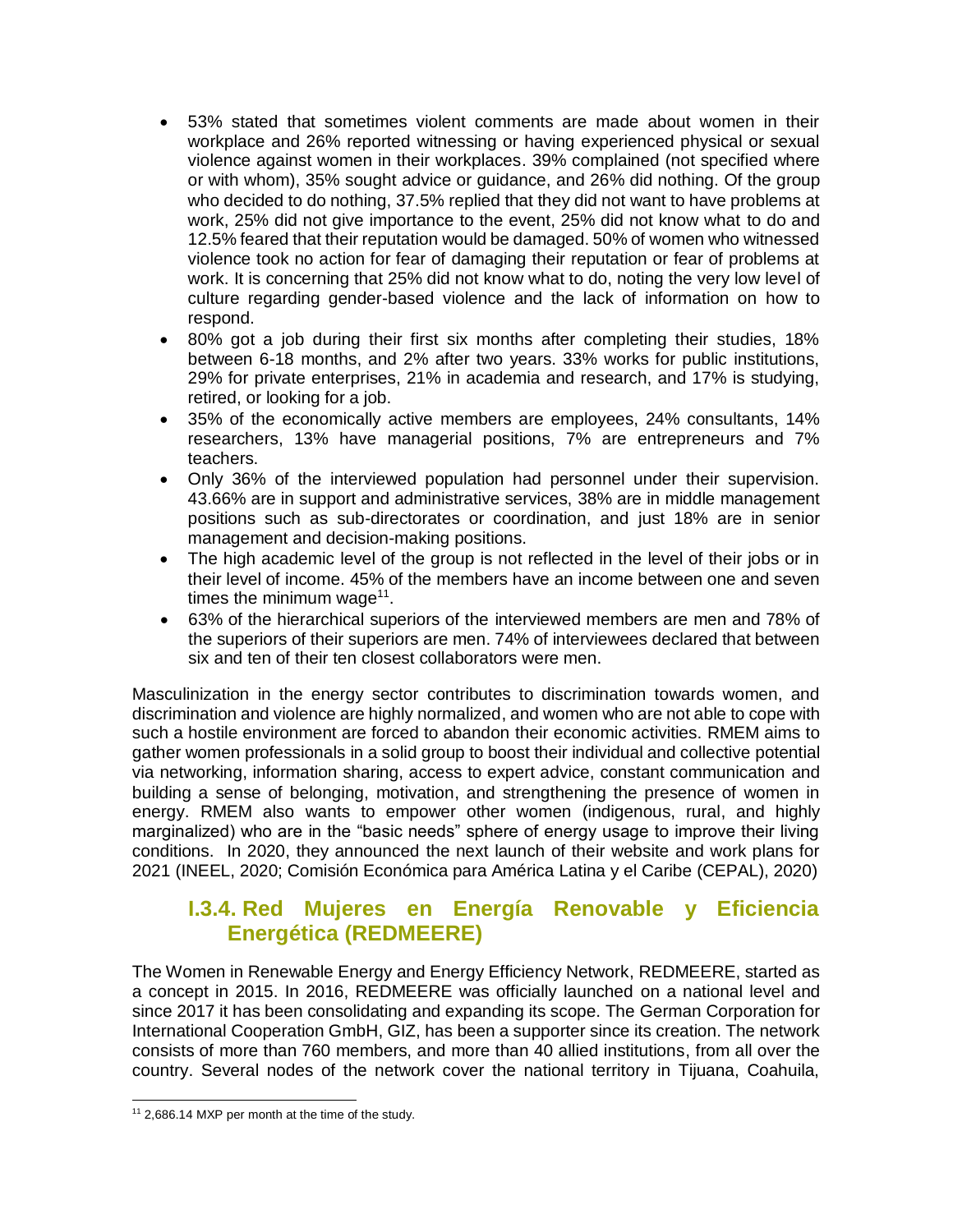Monterrey, Baja California Sur, Tamaulipas, Hidalgo, Tabasco, Aguascalientes, Mexico City, Veracruz, Colima, Morelos, Oaxaca, and Chiapas (GIZ, 2018).

REDMEERE's aim is to "promote a renewable energy and energy efficiency sector that promotes sustainable and human development where women and men can reach their full potential and develop under conditions of substantive equality" (GIZ, 2018). In 2017, the INEEL signed a letter of accession to REDMEREE (Transición Energética, 2019).

The following data was shared about the members of REDMEERE (GIZ, 2018):

- 20% are men allies
- 7 out of 10 have a university degree, and 3 out of 10 have a master's degree related to energy
- 70% works in the renewable energy sector, and 30% to energy efficiency
- 59% are breadwinners
- 14% have been denied a job for being women
- 47.3% have doubted their technical capabilities for being women
- 31.3% have been discriminated from technical and field works

The network has three main lines of action (GIZ, 2018):

- A cross-cutting line of awareness and visibility
- Capacity building
- Leadership and empowerment
- Knowledge management

Their work has focused on (GIZ, 2017; GIZ, 2018):

- Awareness
- Training and certification, in collaboration with CAMEXA, ECOVES and CENCER. For example:
	- o Standards EC0325 (Installation of thermosiphonic water solar heating systems in sustainable housing), EC0431 (Promotion of savings in the overall performance of housing energy systems) and EC0586.01 (Installation of photovoltaic systems in housing, businesses, and industries)
	- o "Solar Women" trainings
	- o In 2017, two training sessions were offered to the members. The first session included a short course about energy efficiency on steam (in collaboration with Spirax Sarco), a visit to Intertécnica (manufacturer of hot water and heat generators) and the Solar Concentration Plant of the Institute of Engineering of the UNAM and participated in the Workshop of solar cookers in collaboration with the Autonomous Metropolitan University. On the second session, the members visited INEEL, received training, visited a biodigester in Milpa Alta and participated in networking activities
- Financial mechanisms.
	- o A financial mechanism was developed for the implementation of a Pilot Project for Solar Water Heating in SMEs, in collaboration with Módulo Social and Pro Mujer.
- Institutional strengthening
- Public agenda positioning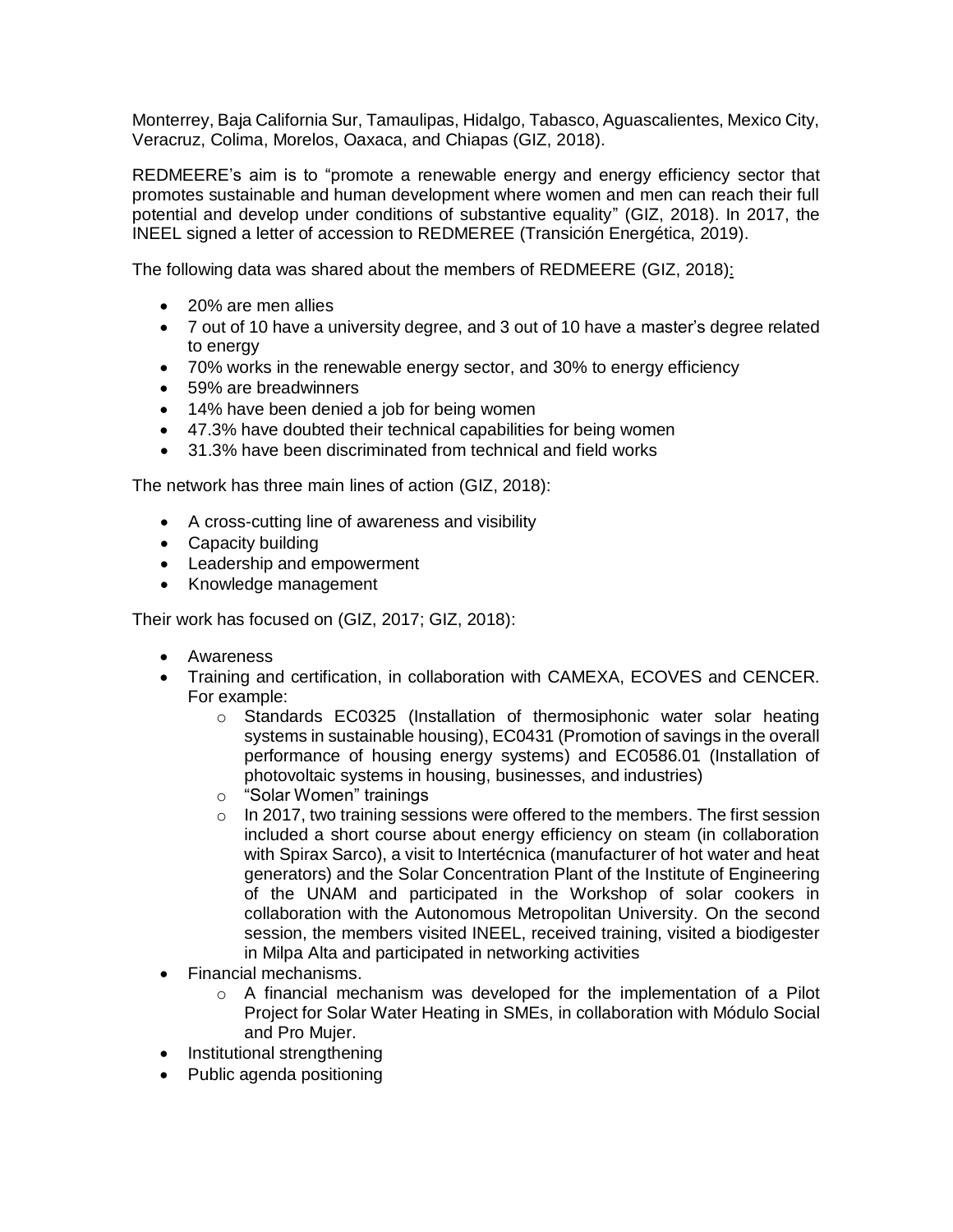- o In 2018 SENER, GIZ and REDMEERE collaborated to reach an important milestone: a space was opened to a woman to serve on the Energy Transition Council
- o The Gender Roadmap for the Energy Transition was proposed by GIZ and REDMEERE to create the first nationwide strategy to achieve gender equality and women's empowerment in the renewable energy and energy efficiency areas. It has not been published yet, and in 2018 it was determined that the baseline needed research on women in the energy sector
- Providing the gender-responsive center

REDMEERE also launched the Promesa REDMEERE scholarship, with the objective of linking young people with great potential in the sector with outstanding professionals, offering economical support to young women interested in research stays or professional internships (GIZ, 2018). Furthermore, a pilot mentorship program started in 2018, in which 10 apprentices and 10 young women with at least 5 years of experience in the energy sector will work together (Energía Hoy, 2018).

In addition, REDMEERE announced the Gender Roadmap for the Energy Transition in 2018, with the objective of achieving gender equality and women empowerment within the energy transition through an assessment on gender inequalities in the sector, as well as identifying actions and agreements that are needed to reach substantive gender equality in the medium term, while promoting sustainable development. Four phases were described (conceptualization, baseline creation, roadmap building, and presentation of results) for the roadmap project, which also aims to lead up to the signing of the Agreement for Gender Gquality in the Energy Transition (Energía Hoy, 2018; REDMEERE, GIZ, SENER, 2018).

The report shows that in 2018, 1,203,745 students registered in careers related to the energy sector, and 33% of these students were women. 57% of women students study conventional energy topics (versus 76% of men) and 43% study renewable or sustainable energy topics (almost twice as the 24% of men), so women seem to be more prepared to join the renewables sector at the entry-level and their participation will increase (GGGI, 2020).

## **I.3.1. Mujeres en Energía Renovable México**

This group aims to support women within the management and senior management teams within the organizations. It promotes social, educational and inclusion initiatives to achieve emission reduction targets through the promotion of renewable energy projects, the empowerment of women and of vulnerable or limited access to energy sectors. Education is also an important topic to promote new opportunities, so they have participated in the development of videos, books, and educational content for distribution in schools and higher education institutions and created high-reaching digital content on social media and magazine articles. MERM has also distributed a monthly newsletter to inform and communicate with women on different empowering topics, with a database of 1,000 people (MERM, 2021).

The group has expanded and created a coalition of Latin American women to promote women's leadership and inclusive participation in the energy sector, working together with other women's networks in the region to achieve significant emission reductions through energy improvement, efficiency practices and diversification of energy supply, known as the Latin American Network of Women in Renewable Energy (RED MERL) (MERM, 2021).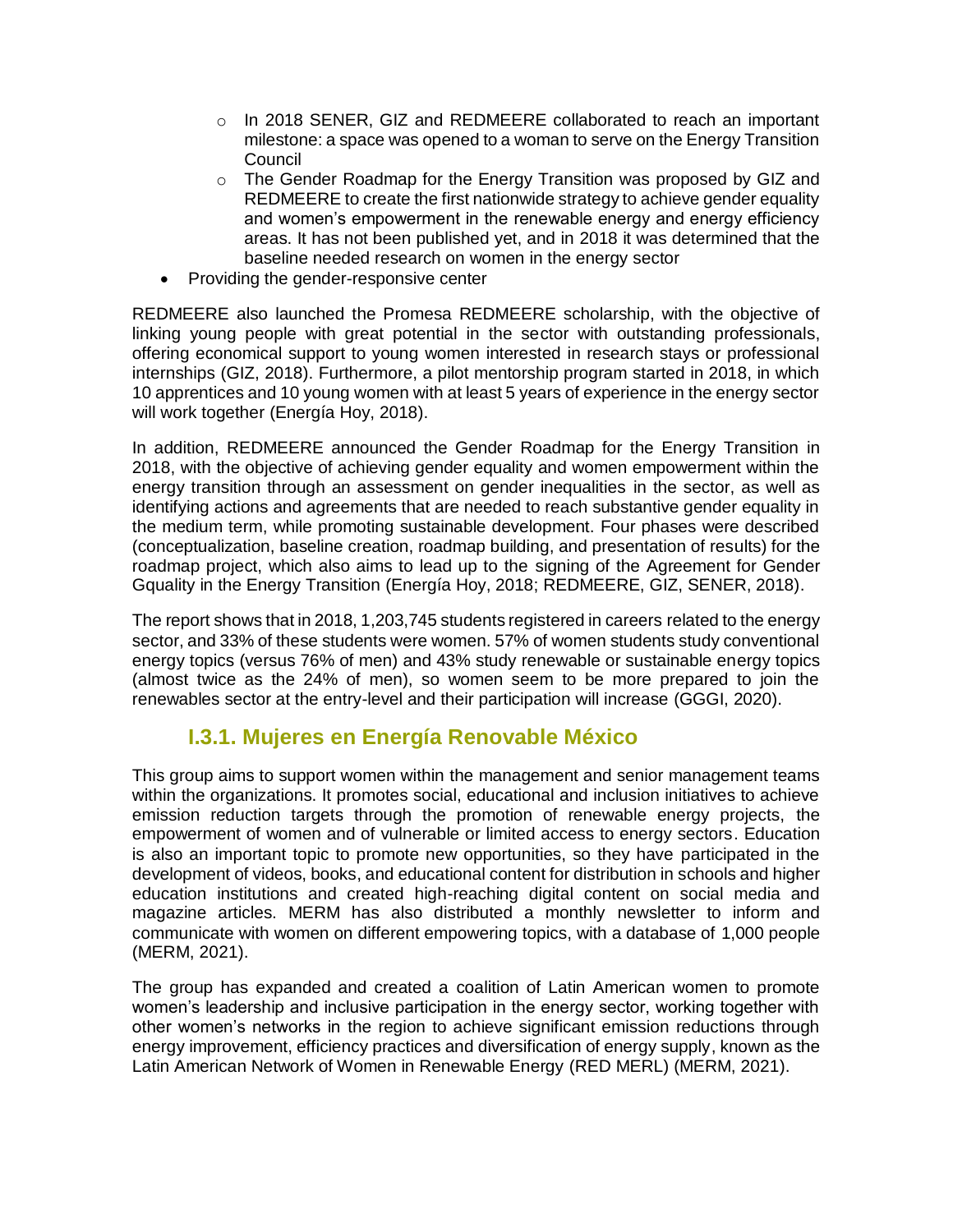MERM accepts any interested person, women or men, who can pay the membership fee, which is divided by group ages (MERM, 2021):

- Younger that 24 years: 1,500 MXN
- Entreperneur and up to 30 years: 3,500 MXN
- Above 30 years: 5,000
- For companies who want an individual to join: 10,000 MXN.

Being a member gives access to the events in MERM's platform, networking events, discounts on activities and workshops, opportunity to volunteer, and access to mentoring programs and labour exchange (MERM, 2021).

## **I.3.2. Energy Cluster Coahuila**

The Energy Cluster in Coahuila, with financial support of the British Embassy, developed the *Gender Baseline Study for the Energy Sector*, to get to know the situation of women in the sub-sectors of hydrocarbons, electricity, renewable energy, and energy efficiency, in the stares of Campeche, Jalisco, Nuevo León, Sonora, Tabasco and Veracruz. The study was presented in Mexico City in 2019 and confirmed that the participation of women in the energy sector is reduced, especially for hydrocarbons, and occupational segregation and discrimination against women are normalized practices. For example, women are assigned mainly administrative and secretarial roles, but not technical. On average, 19% of those who work in the national energy sector are women. Contrary to what might be expected regarding wage gender gaps, women enjoy higher salaries due to a 95% of women working in the energy sector being employed by PEMEX and CFE, but no information is available about the jobs of the remaining percentage of women. The Energy Cluster Coahuila has also found that one of the main barriers for women who want to participate in the energy and renewable energy sectors is the low enrollment in technical and vocational educational and training (TVET)—only 28% of total enrollments in TVET are women. Furthermore, the creation of capacities for joining the renewables sector may not be taking place in Stated where RE projects will be established, which means that workers need easy access to information on labor opportunities and assurances of benefits to relocate (Global Energy, 2019; COEES, 2019; GGGI, 2020).

## **I.3.1. Women's Energy Network México Chapter**

The México Chapter was founded in 2017 with the purpose of allowing Mexican women to join forces within the energy industry. Several programs are listed on their website, for example, communities, empower magazine, podcasts, webinars, and a career center. However, the materials and information are only available for members. Individual memberships cost 125 USD per year, which may be an obstacle for women who cannot afford it. A government membership is also offered at 60 USD per year, and is only for federal, state, or local government employees (Women's Energy Network, 2021).

## **I.4. Social impact of hydrogen projects**

Parting from a systemic point of view, projects must take into consideration the specific social issues that are related to hydrogen to plan the best way to address them and offer sound, GESI-based solutions. The dynamics of social systems are neither singular nor linear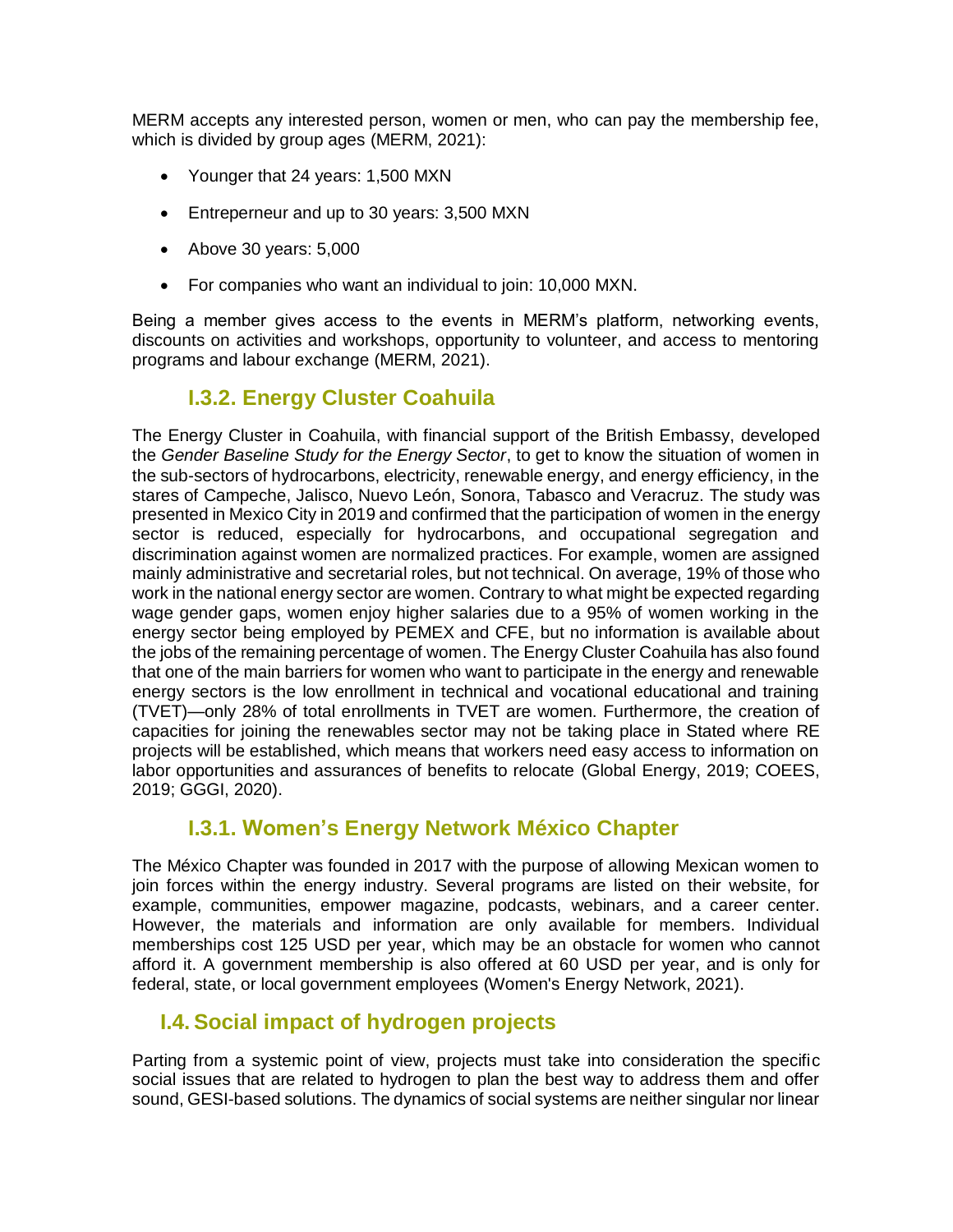(Cameron, et al., 2013). Hydrogen is an instrument with the potential to transform energy systems away from fossil fuels, but also to transform the societies in which hydrogen will be produced and consumed (Schlör, et al., 2017).

Schlör et al. (2017) did an analysis of the social conditions throughout the life cycle of hydrogen from a Social Life Cycle Assessment (S-LCA) approach<sup>12</sup>, using 23 indicators in five social impact categories—labour rights/welfare basis, health and safety, human rights/ social participation, governance/democracy and freedom, and community infrastructure/decent life— to evaluate the social effects of producing hydrogen with a 6 MW alkaline water electrolyzer in Germany, Austria, and Spain<sup>13</sup>. They calculated the social risk, understood as negative external effects, associated to the risk of hydrogen production. Some indicators were considered to have more weight than others in the total risk assessment, such as risk of no adequate labour laws, excessive working time, risk of fatal injuries, no access to improved drinking water and sanitation, risk of gender inequality, and fragility of the legal system. The authors found that hydrogen production implies impact to other countries, e.g., China, Russia, and India, because of globalized trade routes and the need of production elements and intermediate products. The social risk is more affected by the democratic and social structures of the affected societies (social cohesion), rather than the people's working conditions. In other words, the countries not only import intermediate products for hydrogen production, but also the social risks generated in the countries that produce the intermediate products.

In developing nations with abundance of renewable sources of energy, hydrogen can increase energy security, as traditional energy can show high variance in costs and availability due to various factors. Hydrogen can create jobs and opportunities for the locals, as new infrastructure will be built, and transport, distribution and energy generation systems will be operated. Furthermore, its use, unlike fossil fuels<sup>14</sup> or biomass<sup>15</sup>, do not impact negatively on the air quality, thus contributing enhance to the health of the population. Ultimately, hydrogen can help develop the national energy system development in a resilient manner, as well as a new industrial market. Mobility and power provision are the main uses that will detonate green hydrogen growth in developing countries on the short term, but the agricultural sector is another possible user thanks to the production of green fertilizers (ESMAP, 2020). These transformations can also build more resilient and cohesive communities and improve living conditions overall if gender and social inclusion issues are included as key elements of new hydrogen projects.

ESMAP (2020) has stated that a country's capacity to implement green hydrogen solutions will depend on the availability of individuals with the technical knowledge and expertise to handle, install and maintain hydrogen systems. This means that capacity building can be a requirement if the specialized workforce cannot meet the emerging demand. Some of the case studies that were revised [in the previous sections] reported job creation as an important outcome, given that the development and maintenance of a hydrogen economy relies on a highly skilled workforce, ranging from engineers, economists, etc., as well as an

 $\overline{a}$  $12$  Using the UNEP/SETAC guidelines for social life cycle assessment of products, in combination with the social theory of Amartya Sen.

<sup>13</sup> The system boundaries include the system's construction (cell stacks, gas separator for oxygen and hydrogen, tanks, heat exchangers, pumps and power electronics) and operation (electricity, deionized water, potassium hydroxide solution, process steam, and nitrogen). Hydrogen compression, storage and use were not evaluated.

<sup>&</sup>lt;sup>14</sup> The energy demand of industries in developing countries is traditionally met by coal, petroleum-based fuels, and biofuels. The rapid growth of economies under development must be supported by a transition to clean energy sources (ESMAP, 2020). <sup>15</sup> Approximately 4.5% of the global energy supply in 2015 was sourced from traditional biomass in developing countries (ESMAP, 2020, p. 4). Biomass is mostly used by poor women (UNDP, 2008).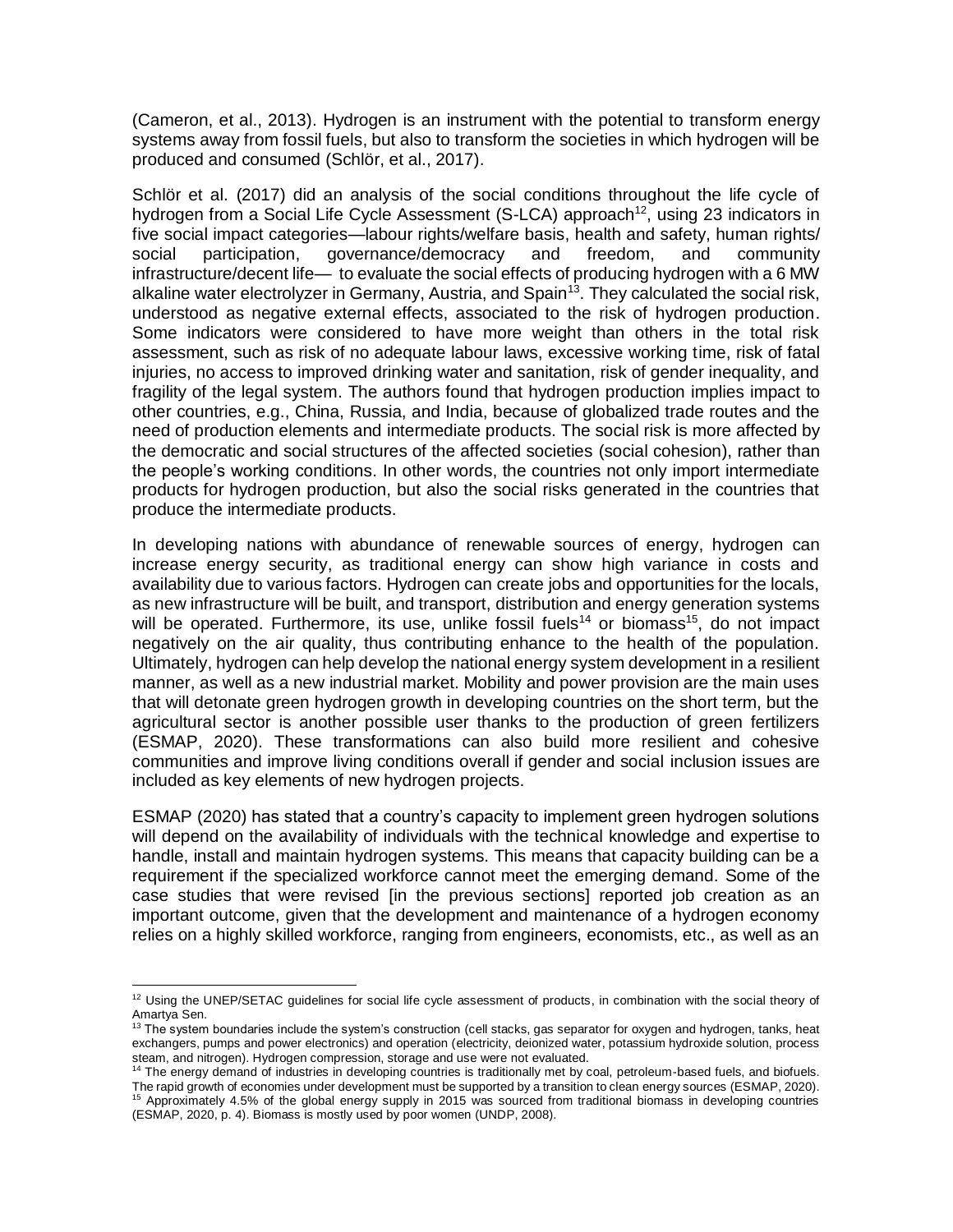informed citizenship. The following projects reported either observed or expected jobimpact:

- In Canada, Glencore RAGLAN mine renewable electrical micro-grid integrates wind energy with hydrogen production in a remote site, eliminating the need for diesel. Eleven ongoing jobs and 60 temporary jobs (during construction and engineering) were created. Additionally, the reduction in diesel use may help to increase social acceptance of mining activities and avoid the health-related issues to the surrounding population (TUGLIQ Energy Co., 2019).
- HyNet North West, announced as the first hydrogen energy and Carbon Capture, Usage and Storage (CCUS) infrastructure project, expects to maintain around 345,000 manufacturing jobs in the North West of the UK and 6,000 additional new jobs (Cadent, 2018).
- Drax Zero Carbon Humber Cluster aims to become the first zero carbon industrial complex in the world, helping protect 55,000 jobs in the Humber industrial area in Britain and creating as many as 49,700 direct, indirect and induced jobs—for example, welders, pipe fitters and machine installer and technicians during construction (Vivid Economics, 2020).
- Silver Frog, a Solar-to-Hydrogen project in Europe, expects to create at least 6,000 jobs (Fuel Cells Works, 2019b) (Hydrogen for Climate Action, 2019).
- The Eyre Peninsula Gateway Project in South Australia will integrate green electrolysis from wind and solar energy with ammonia production. The project will create jobs and economic benefits for the whole Eyre Peninsula (Government of South Australia, 2021).

However, the direct inclusion of GESI is missing from the reports. In the following pages, a description of the specific challenges relevant within the Mexican population is presented, as well as a guide to develop projects from a GESI perspective considering the local dynamics between the energy sector and the social dimension that is found in the country. The hydrogen roadmap implementation for Mexico follows the lines of UK PACT, which is committed to build a more resilient, empowering, and transformative economy by **explicitly integrating the GESI principles and climate action** (UK PACT, 2021a).

## **I.5. Implementation of GESI principles in hydrogen projects**

The case studies presented in the Mexican initiatives section are examples of groups that want to transform the way people think and act towards social inclusion and gender equality, and they share important elements such as diagnosing vulnerabilities and areas of opportunity, consulting the groups they pretend to help, and involving them in the projects. Next, several considerations and steps that must be put into action to implement the GESI perspective in projects are described.

The work on climate change and gender seldom recognizes structural inequalities and gendered power relations (Djoudi, et al., 2016). The unsustainable patterns that have shaped our economy must be changed (Schlör, et al., 2017), and the embedded assumptions about gender and power must be challenged (Djoudi, et al., 2016). **GESI Transformative Change** refers to the **transformation of unequal power relations** through change in roles, status, and the redistribution of resources by addressing the root causes of inequality, promoting the value of historically discriminated individuals, and working across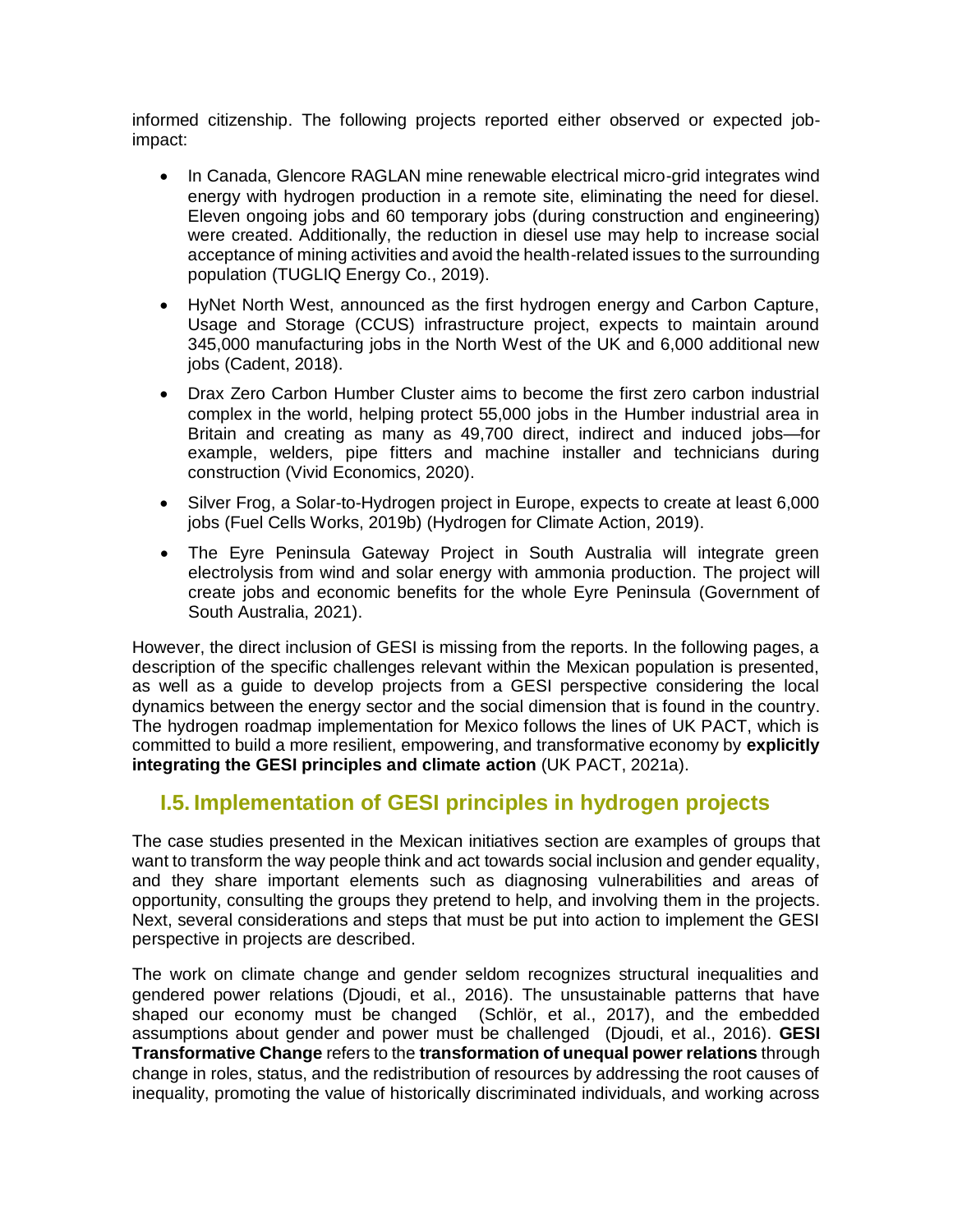several levels simultaneously. More specifically, for climate projects, attention must be given to **create opportunities for individuals** to actively challenge the underlying social, political, and economic structures that produce marginalization and inequality (UK PACT, 2021c). Transformative Change addresses the process of empowerment and the many forms that power can be observed.



#### Figure 3. Transformative Change forms of power.

Reference: based on (UK PACT, 2021c).

The integration of GESI principles into climate action means to recognize the justice and equity issues related to climate transitions in a way that projects abate emissions and strengthen knowledge and access to resources, change power relations and tackle discrimination (UK PACT, 2021a; Cameron, et al., 2013), support the reduction of poverty (UK PACT, 2021c), commit to be explicitly<sup>16</sup> inclusive, anti-racist and anti-discriminatory to ensure the emissions reductions also account for social positive impact (UK PACT, 2021b). The project should show clearly how it is building GESI into the programming, **how it is aiming to achieve the highest level possible for the project concept on the mainstreaming levels framework and provide strong evidence to demonstrate the commitment** (UK PACT, 2021c). Climate action must consider that the initial inequalities of an individual increases their exposure to the negative effects of climate change, increasing their susceptibility to damage caused by climate change and also decreasing their relative ability to cope with such damage and recover (Islam & Winkel, 2017), so any project should address this issues in a way that the communities can become resilient and sustainable.

True involvement of marginalized groups means that a project does not fall in tokenism. **Tokenism** refers to the **apparent involvement** of a group but hides a lack of real change or real impact. It is often seen when only one person of a marginalized group is consulted or invited to participate, and it is notably hard to recognize from the majority perspective. It does not come from an intentional lack to involve marginalized groups, but rather from a traditional way of working that does not value input and involvement from all the stakeholders of a project, and only counts on ticking boxes to give the illusion of compliance or tolerance,

 $\overline{a}$ 

<sup>&</sup>lt;sup>16</sup> It has been noted by UK PACT that it is not correct to assume that actions and strategies are neutral or even inclusive towards discriminated groups simply because there is no intention in doing harm. It is easy to unintendedly reinforce discriminatory practices and perpetuate inequality. In other words, no action is neutral by itself; so the desirable minimum is to at least do no harm, and in the best case make a positive impact. This idea is known as Do-No-Harm (UK PACT, 2021c).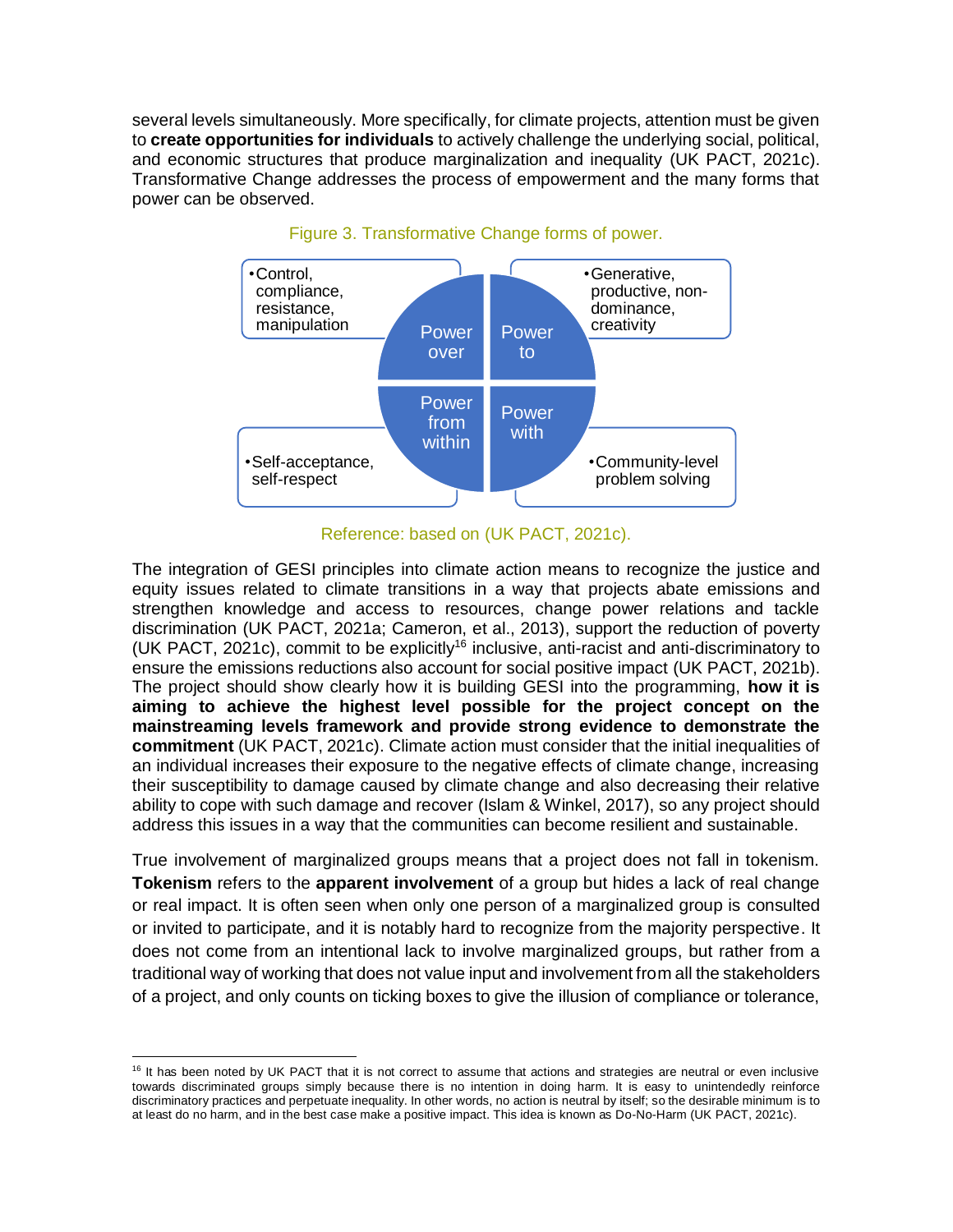instead of adding value to all parties (University of New Hampshire Institute on Disability, 2021; Snape, et al., 2014).

It is key for those in managerial positions, such as any authority involved in the project and project managers, to understand the importance of GESI action so they can communicate the message to the people under their supervision. Involving marginalized groups can be challenging at the interpersonal and organizational levels, because if something is not seen to have value, it is less likely to be embedded into projects and thus will remain tokenistic without reaching its potential (Snape, et al., 2014). A profound understanding of the social dynamics should allow for the identification of the root causes of vulnerability and the design of effective solutions, otherwise potential solutions could exacerbate rather than reduce existing injustices (Djoudi, et al., 2016).

The following elements are recommended for the development of project from a GESI perspective:

- **Recognizing** that those individuals that are part of marginalized groups are **autonomous individuals** with interests, concerns, needs, knowledge, and opinions, and are stakeholders of the project.
- **Understanding involvement** as an individual component of the project and recognizing the value of team cohesion. Involvement includes the communities, local authorities, and the project's team, as well as other stakeholders. Participation is, on a basic level, about facilitating change.
- Having **clarity and specificity** on the **structure and expected results** that the project aims to create.
- Building **open and transparent systems of participation, decision making and reporting**, with **accountability** as a central element.
- **Reaching outside the usual** contacts or organizations and **making space for new points of view.**
- Involving marginalized groups as **early as possible** in the lifetime of the project so they can better **participate, accept, and get ownership** of the project.
- Involving marginalized groups in a deep way to have meaningful impact, instead of only relying on a meeting at the beginning and at the end of the project<sup>17</sup>.
- **Capturing and retaining diverse talent,** for example, by offering **work-life balance resources** and **creating support and mentoring networks.**
- Expanding the scope of engagement by **including multiple individuals of multiple marginalized groups.**
- **Asking questions** to the marginalized groups (their concerns, needs, and opinion on the project's scope and performance, to name a few).
- **Providing preparation and training** before meetings and always offering help and assistance. It is convenient to develop a training agenda to build on already

 $\overline{a}$ <sup>17</sup> There is a common concern that a specific group of stakeholders will not understand or will not be interested in the regular operations of a project, and results in the group being given simplified and inaccurate explanations of the project's objecti ve, scope, and progress. However, the more they are involved and informed, the more they will understand, contribute, positively impact, and ultimately own the project (Supple, et al., 2015).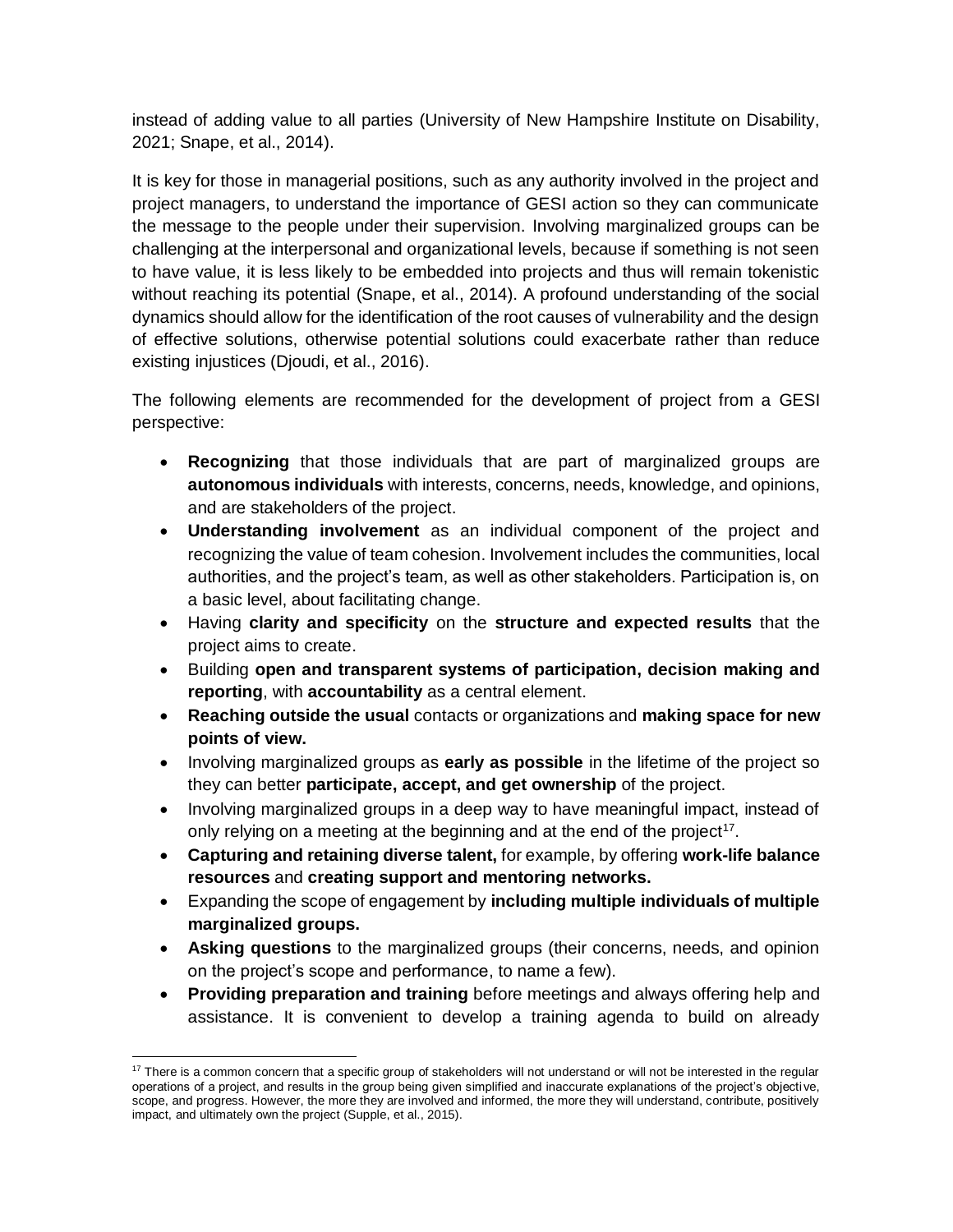established knowledge and strengthen capacities while new abilites emerge. Resources such as digital content and person-to-person communications are good examples, because some participants may have problems with reading or writing, so a specific assessment must be made to tailor the communication and training resources.

- Actively **encouraging participation and proactive behaviour**—an "open floor" or "open door" policy is not enough—, to understand issues, define agreements and co-responsibilities
- **Hearing and responding to feedback**, because by doing so, the project will count with invaluable information for the design of effective actions regarding problems, obstacles, and possible solutions
- Having a **clearly defined communication strategy** between participants
- Keeping track of **who is participating and who is not**, so those individuals who are less vocal, and sometimes most vulnerable, are heard
- Keeping track of **retention of stakeholders** (for how long staff, volunteers and other participants participate in the project)
- Preventing information gaps and long periods of adaptation when personnel rotation occurs can be addressed with **permanent information strategies and maintenance of an active institutional memory**
- Keeping track of **changes in the decision-making process**, because when genuine engagement with new perspectives occurs, the work will inevitably unfold in a more dynamically, creatively, and collaboratively manner
- **Actively challenging cultural and social norms, e.g. the potential for tokenism, at every stage of the project**
- **Relying on a figure from each cabinet of the state and municipal governments, as well as of all interested communities**
- Incompatibilities and communication problems can arise when working with various agencies, which can be addressed by **distributing the work** in smaller groups (three or four) and **creating an administrative agenda** to define shared channels and procedures, reduce costs and have a more efficient management.

(University of New Hampshire Institute on Disability, 2021; Snape, et al., 2014; Supple, et al., 2015; SDG Fund, 2017; IRENA, 2019; GIZ-CONUEE, 2018b; Cameron, et al., 2013; The World Bank, 1994).

Stakeholder Empowerment in projects can be observed in a scale, the lowest level being GESI-blind and non-participative actions such as therapy and manipulation. Above them, minimum compliance options are found, such as Placation, Consultation and Informing, all of which are a form of tokenism and are not considered enough action. The highest level is recognized Citizen Power actions, like Partnerships, Delegated Power, both of which address empowerment, while the ideal step is Citizen Control, which allows for Transformative Change (along with Delegated Power), altering the structures and institutions that allowed marginalization and exclusion (UK PACT, 2021c).

According to UK PACT, the project cycle for ensuring effective GESI mainstreaming is as follows: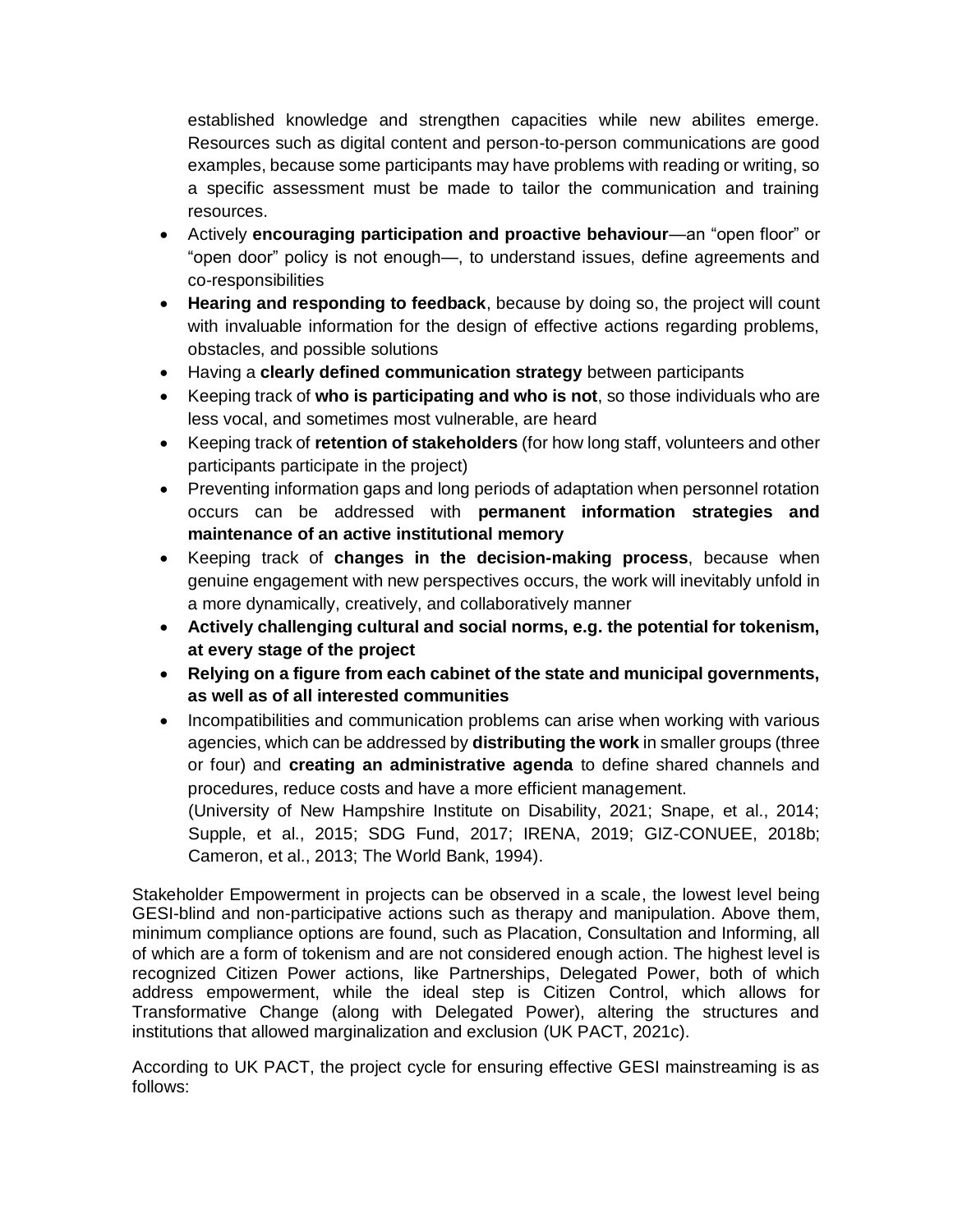

Figure 4. Project cycle steps to ensure GESI mainstreaming.

Reference: based on (UK PACT, 2021c).

#### **I.5.1. A case of water in Mexico**

One of the effects of climate change is increased exposure to water insecurity, particularly for people living in rural areas and marginalized groups in countries with lower human development indexes (Cameron, et al., 2013; Islam & Winkel, 2017). Water availability is a requirement to produce hydrogen, and access to high-purity water can pose a barrier in some countries (ESMAP, 2020). According to the Hydrogen Council (2021), from a lifecycle perspective, between 10 and 7,000 kg of water are needed per kg of hydrogen, depending on the technology and route used to produce the gas. Gross water demand is most pronounced with water needs for biomass cultivation and cooling of thermal power plants (biogenic waste streams and dry-cooling systems are recommended for regions prone to water supply stress or already under supply risk<sup>18</sup>). Gross water demand with photovoltaic  $(PV)$  and wind power for water electrolysis is very low<sup>19</sup>. (On the other hand, Power-to-X plants at gigawatt-scale can be a significant point-demand for water, especially in arid regions, where seawater desalination with adequate effluent management is an option. Water desalination for Power-to-X plants requires marginal additional energy.

Access to drinking water and sanitation are human rights, and the criteria of availability, quality, accessibility, and affordability determine how broad water and sanitation services are in communities. Having access to clean water is important to eradicate poverty, protect and maintain health, and empowering women (SDG Fund, 2017). Women in rural areas often collect water for the various house needs, travelling long distances and confronting hazardous scenarios (Islam & Winkel, 2017). In the following paragraphs, a brief description of water related issues in Mexico is presented alongside a case study of a programme that

 <sup>18</sup> The bio-CH<sub>4</sub> (energy crops) + SMR route requires 7,427.6 kg of water per kg of hydrogen, while the bio-CH<sup>4</sup> (waste) + SMR route only uses 18 (Hydrogen Council, 2021, p. 8).

<sup>&</sup>lt;sup>19</sup> 19.1 and 11.0 kg<sub>water</sub>/kg<sub>hydrogen</sub>, respectively (Hydrogen Council, 2021, p. 8).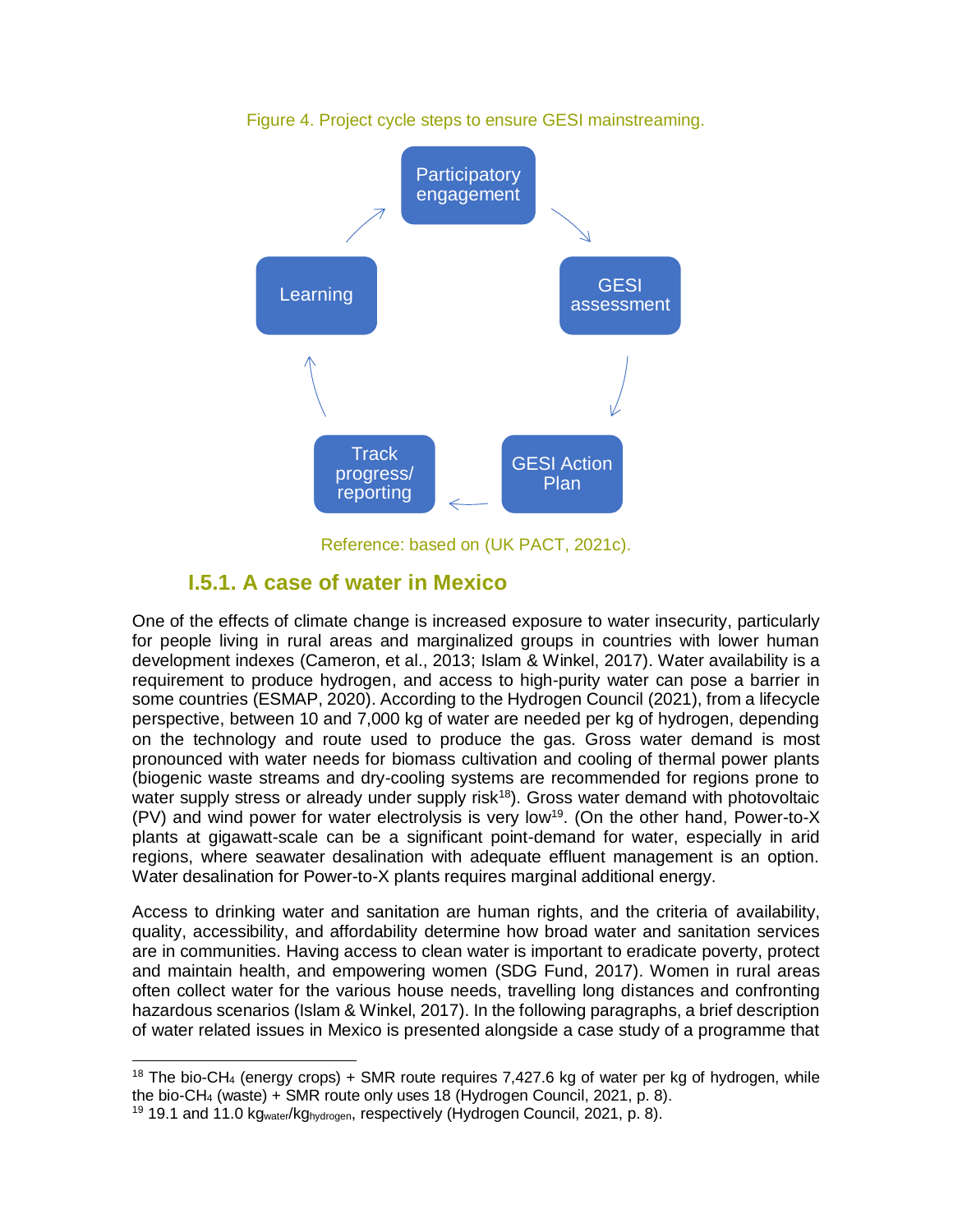aimed to make a positive impact in water availability within communities in three southeast states, using some of the guidance that has been presented on the implementation of projects that part from a GESI perspective.

In Mexico, access to piped water has risen from a national coverage of  $75.4\%$  in 1990<sup>20</sup> to 93.7% in 2015<sup>21</sup>, according to the National Water Commission (CONAGUA) (Revollo-Fernández & Rodríguez-Tapia, 2021). Two thirds of the hydric resources in the country exist under the social ownership system (ejidal and communal) (Cámara de Diputados, 2019), but water is managed by the municipal authorities, who often face problems related to weak management and financial capacities (SDG Fund, 2017).

In 2016, 82% of the first decile of the population in terms of income of households (this is, lowest income) did not have access to piped water. However, the percentage of population with access to water lacks information on the continuity of service and the quality of the water that is delivered, both common issues in the country that the communities solves via rainwater collection, well water, rivers, streams, cisterns, bottled water, and carbonated drinks (the last two for drinking purposes). The INEGI informed that in 2016, 67% of households in the country received water daily, 14% every third day, 3.9% once per week and the rest one in a while (Revollo-Fernández & Rodríguez-Tapia, 2021).

There is a correlation between the use of alternative sources of water used by households and the inequality in terms of affordability, affecting more negatively the low-income deciles: the decile with less income spends three times more of its income on access to piped water than higher income deciles, the financial cost of other sources (cisterns, bottled water) is 5 times greater for the first decile than for the tenth decile and the economic cost of water of the first six income deciles show affordability problems, with an almost seven-fold difference between the first and last deciles. Dwellings with no access, or access but irregular supply of water, have to spend a greater part of their income on getting water than if they had access to the public system. On the other hand, approximately 26% (8 million) of the households in Mexico have access to piped drinking water without paying for it, and 36% of those households belong to the three highest income deciles (Revollo-Fernández & Rodríguez-Tapia, 2021).

A case study made by the SDG Fund based on the joint programme *Establishing effective and democratic water and sanitation management in Mexico to support the achievement of the MDGs* in the states of Chiapas, Tabasco and Veracruz found that even though a large part of the national water resources is concentrated in the southeast, water availability and sanitation services coverage show strong contrasts due to socioeconomic, ethnic and gender inequalities, as well as high levels of economic privatization, and a high risk from climate events. The team aimed to develop democratic and transparent water governance, and better participation of the society, with emphasis on the role of women, instead of investing on infrastructure. It was found that in homes without access to water, mainly women and children are responsible of collecting water<sup>22</sup>. They spend a lot of time and energy in doing so, often being exposed to danger, and sacrificing participation in other activities (education, generation of income, involvement in politics, relaxation, and recreation), i.e., increasing vulnerability (SDG Fund, 2017).

After compiling and sharing information related to water and sanitation services (legal and economic framework, availability, and access to water in the communities, impacts on

 $\overline{a}$ 

<sup>&</sup>lt;sup>20</sup> 87% of the urban population and 46.5% of rural population had access to piped water.

<sup>21</sup> 97.2% of the urban population and 85% of rural population.

 $^{22}$  This situation is also described on a global level by the WRI (2013), and in Mexico in the PND (Cámara de Diputados, 2019).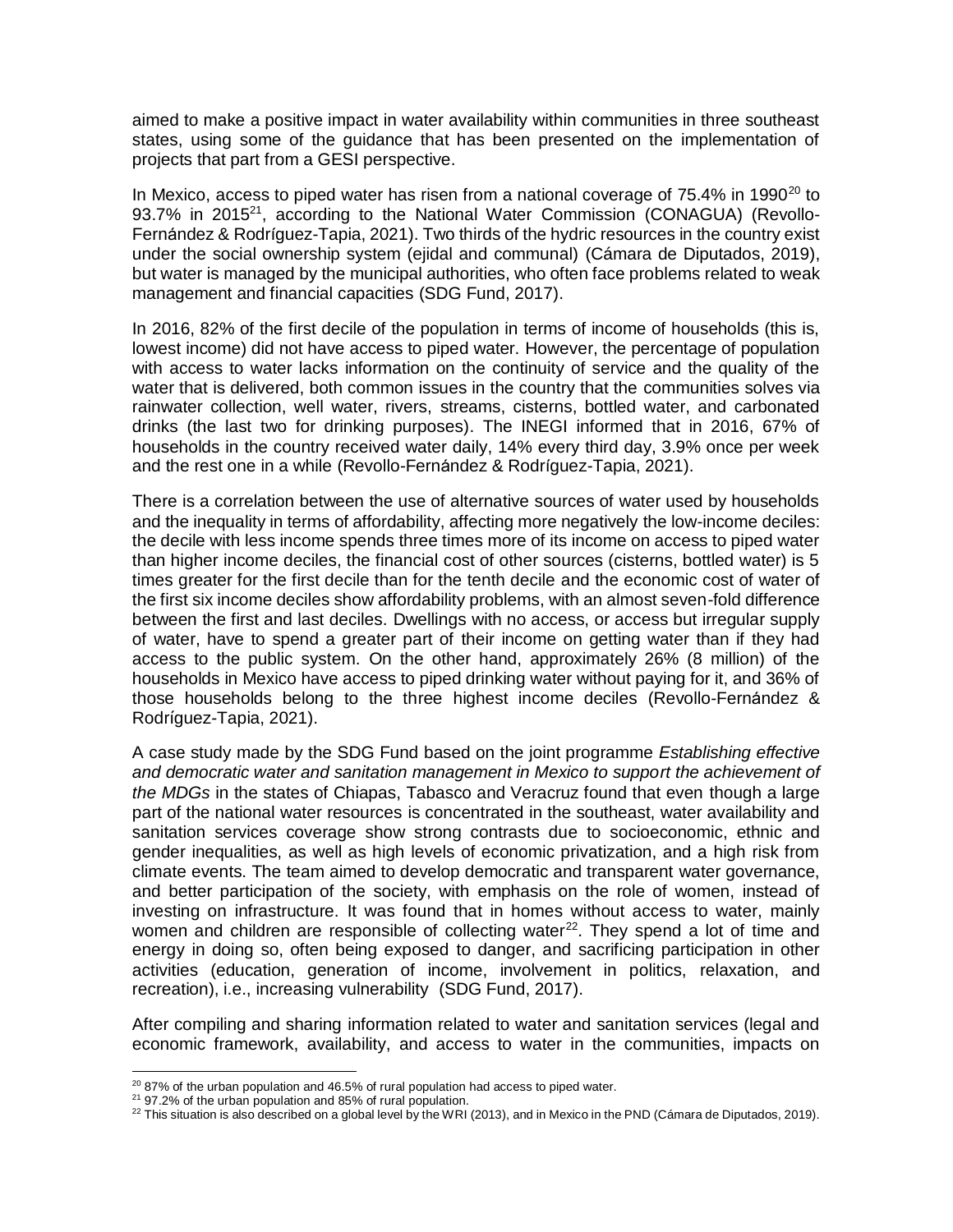health), the team proceeded to institutionalize the gender perspective in public policy and the water authorities, in a way that water management and natural disasters were approached considering gender issues, while providing technical assistance and training to the municipal institutions. Local committees were created in some municipalities to manage water disinfection and install domestic drinking water systems, encouraging the participation of women. Their participation in decision making on Water Boards and committees, matters of transparency and access to information was promoted; counsel and education in management issues, water and sanitation monitoring were offered. Water kiosks were deployed in many rural communities, connected with nearby wells and ferrocement tanks with filtration systems to collect rainwater. These solutions are simple and easy to maintain, so the communities will be able to manage them by local committees (mostly composed by women, but not limited in any way to other interested individuals).

Several changes followed the programme implementation, for example: a gender equality focused municipal water agenda for each state was created, two citizen's guides were designed (inclusive participation in water management and rights), the State Water Law of Tabasco was reformed, reforms to the Water and Sustainability Law took place to strengthen the trustees (with emphasis on community management) in Chiapas, the Veracruz Women's Institute increased the budget dedicated to issues relating to water management, and the Chiapas Institute for Public Information reproduced the methodologies developed by the programme to encourage the participation of women and the indigenous population in 23 more municipalities.

The SDG Fund programme had positive results by basing their work in the promotion of women participation, hearing, and attending their concerns and needs. By understanding the local problems and expectations, adequate actions were taken to facilitate the ownership of projects by target groups, resulting in sustainable outcomes and stronger, more resilient communities, paving the way with the first steps towards an inclusive and more participative public policy. Water issues in Mexico are specific to each municipality and their solutions must be tailored to deliver best results. The successful development of green hydrogen production projects will depend on building a close relationship with the communities, local authorities, and enterprises.

#### **I.6. References**

Cámara de Diputados, 2019. Comunicaciones. De la Secretaría de Gobernación, con la que remite el Plan Nacional de Desarrollo 2019-2024. (Anexos). Anexo XVIII-Bis. *Gaceta Parlamentaria*, 30 April.

Cadent, 2018. *HyNet North West. Delivering Clean Worth.,* UK.

Cameron, E., Shine, T. & Bevins, W., 2013. *"Climate Justice: Equity and Justice Informing a New Climate Agreement." Working Paper.,* World Resources Institute, Washington DC and Mary Robinson Foundation — Climate Justice, Dublin.

CEFP, 2018. *Caracterización del segmento de jóvenes que ni estudian ni trabajan en México - Segundo Trimestre 2017 y 2018 -,* México: Centro de Estudios de las Finanzas Públicas de la Cámara de Diputados.

COEES, 2019. *Estudio de género del sector energético mexicano.* [Online] Available at: https://coees.sonora.gob.mx/noticias-coees/235-estudio-de-genero-del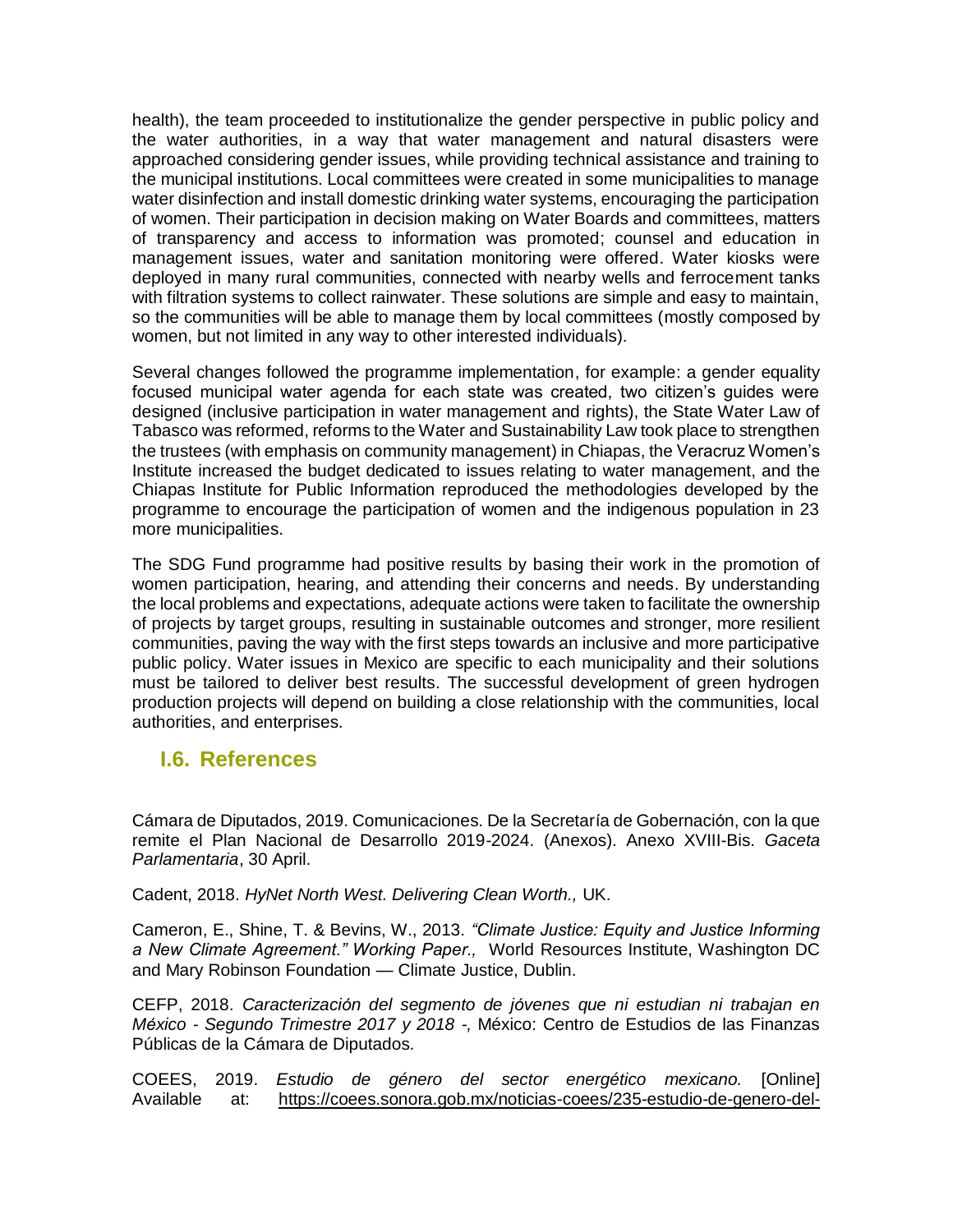sector-energetico-mexicano.html [Accessed October 2021].

Comisión Económica para América Latina y el Caribe (CEPAL), 2020. *Mujeres y energía,*  Ciudad de México: .

CONAPO, 2013. *Índice absoluto de marginación 2000-2010.* Primera edición ed. México, D.F.: Consejo Nacional de Población.

CONAPO, 2020. *Índice de marginación por entidad federativa y municipio 2020. Nota técnico-metodológica.* [Online] Available at:

https://www.gob.mx/cms/uploads/attachment/file/671313/Nota\_tecnica\_IMEFM\_2020.pdf [Accessed October 2021].

Consejo Nacional de Evaluación de la Política de Desarrollo Social, 2021. *Informe sobre pobreza y género 2008-2018,* Ciudad de México : CONEVAL.

Djoudi, H. et al., 2016. Beyond dichotomies: Gender and intersecting inequalities in climate change studies. *Ambio,* Volume 45, pp. 248-262.

EIGE, 2021. *marginalized groups.* [Online] Available at: https://eige.europa.eu/thesaurus/terms/1280 [Accessed October 2021].

Energía Hoy, 2018. *Redmeree presenta Hoja de Ruta para la Transición Energética.*  [Online]

Available at: https://energiahoy.com/2018/06/11/redmeree-presenta-hoja-de-ruta-para-latransicion-energetica/

[Accessed October 2021].

ESMAP, 2020. *Green Hydrogen in Developing Countries,* Washington, DC: World Bank.

Fuel Cells Works, 2019b. *Silver Frog's Solar-to-Hydrogen Plan Launched.* [Online] Available at: https://fuelcellsworks.com/news/silver-frog-solar-to-hydrogen-plan-submittedfor-approval/ [Accessed April 2021].

Global Energy, 2019. *Equidad de género e inclusión, temas transversales en la industria energética.* [Online]

Available at: https://globalenergy.mx/noticias/hidrocarburos/equidad-de-genero-e-inclusiontemas-transversales-en-la-industria-energetica/ [Accessed October 2021].

García-Ochoa, R. & Graizbord, B., 2016. Caracterización espacial de la pobreza energética en México. Un análisis a escala subnacional. *Economía, sociedad y territorio ,* 16(51).

GGGI, 2020. *TRACKING INCREASE IN WOMEN'S EMPLOYMENT IN THE RENEWABLE ENERGY SECTOR UNDER NDC TARGETS: An Employment Assessment of Renewable Energy Targets under the Nationally Determined Contributions (NEAR-NDC) Project,* Seoul: Global Green Growth Insitute.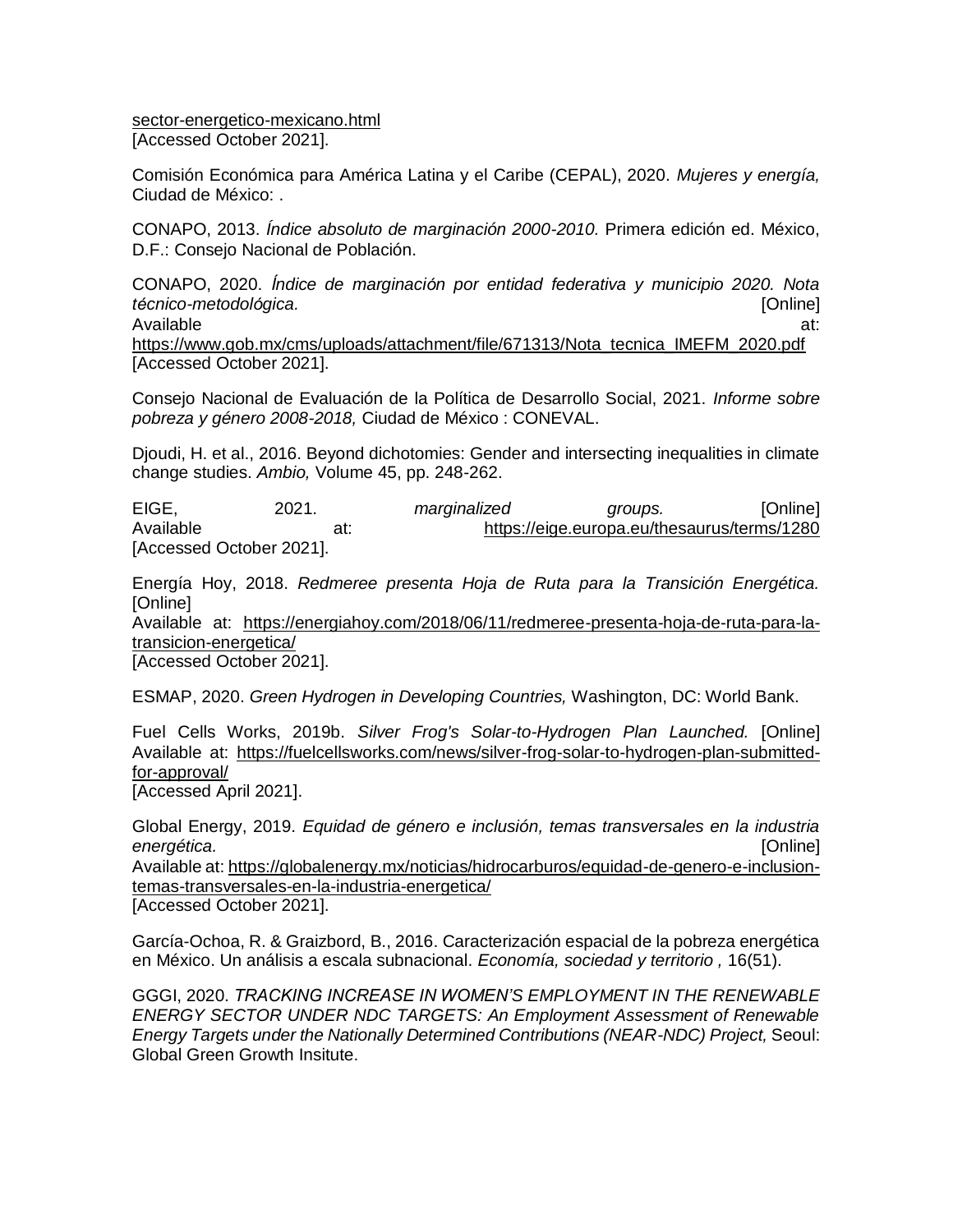GIZ-CONUEE, 2018a. *Diagnóstico de la perspectiva de género en el marco de la Propuesta de Instrumentos para facilitar medidas de eficiencia energé tica en el sector industrial de México,* Mexico: GIZ.

GIZ-CONUEE, 2018b. *Guía sobre mejores prácticas para procesos participativos en el marco de la Propuesta de Instrumentos para facilitar medidas de eficiencia energé tica en el sector industrial de México,* México: GIZ.

GIZ, 2015. *GÉNERO EN EL PROGRAMA ENERGÍA SUSTENTABLE GIZ MÉXICO: ENERGÍA RENOVABLE Y EFICIENCIA ENERGÉTICA COMO RUTA AL EMPODERAMIENTO,* México: GIZ.

GIZ, 2017. *1ra Jornada de Formación de la Red Mujeres en Energía Renovable y Eficiencia Energética (REDMEREE).* [Online] Available at: https://gender-works.giz.de/events2017/1ra-jornada-de-formacion-de-la-redmujeres-en-energia-renovable-y-eficiencia-energetica-redmeree/ [Accessed October 2021].

GIZ, 2018. *Experiencias de equidad de género en el Programa Energía Sustentable.*  [Online]

Available at: https://www.gob.mx/cms/uploads/attachment/file/333055/3.- Ppt ge nero y energi a SEMARNAT vf.pdf Experiencias de equidad de género en el Programa Energía Sustentable Programa Especial de la Transición Energética 2016-2018 Estrategia 4.4 Dotar de pe [Accessed October 2021].

Government of South Australia, 2021. *Eyre Peninsula Gateway Project.* [Online] Available at: http://www.renewablessa.sa.gov.au/topic/hydrogen/hydrogen-projects-southaustralia/hydrogen-green-ammonia-production-facility [Accessed May 2021].

Hydrogen Council, 2021. *Hydrogen decarbonization pathways. A ñife-cycle Assessment,*  Hydrogen Council .

Hydrogen for Climate Action, 2019. *SILVER FROG. A leap forward to deliver a competitive Green EU industry.* [Online] Available at: https://www.hydrogen4climateaction.eu/s/4B-SilverFrog-project.pdf [Accessed May 2021].

IDB Invest, 2020. *¿Que no hay mujeres en el sector de la energía renovable? Mira de nuevo..* [Online] Available at: https://www.idbinvest.org/es/blog/genero/que-no-hay-mujeres-en-el-sectorde-la-energia-renovable-mira-de-nuevo

[Accessed October 2021].

IEA, 2018. *Tracking gender and the clean energy transition.* [Online] Available at: https://www.iea.org/articles/tracking-gender-and-the-clean-energy-transition [Accessed October 2021].

IEA, 2020. *Gender diversity in energy: what we know and what we don't know.* [Online] Available at: https://www.iea.org/commentaries/gender-diversity-in-energy-what-we-knowand-what-we-dont-know

[Accessed October 2021].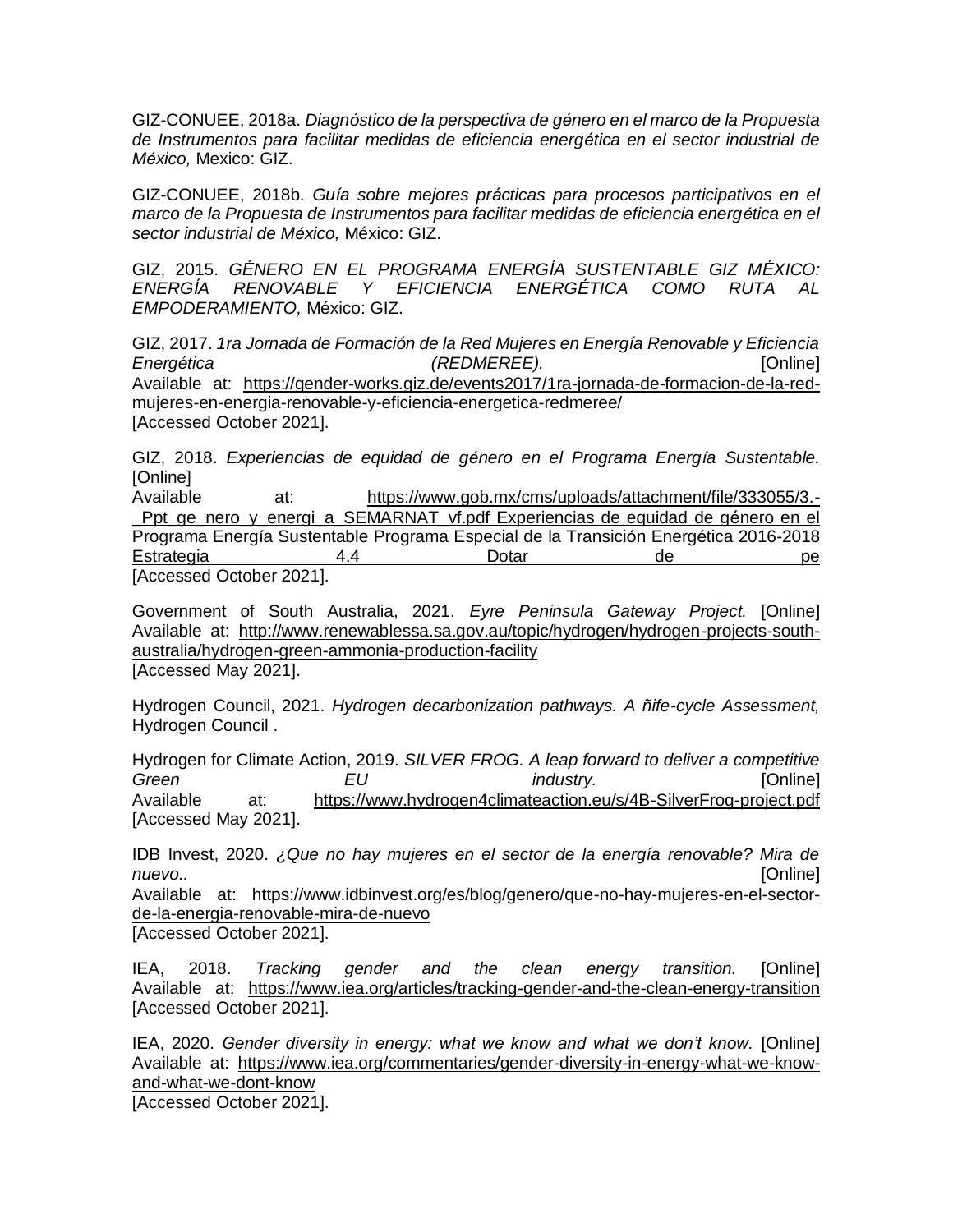IEA, 2021. *Energy and gender A critical issue in energy sector employment and energy access.* [Online] Available at: https://www.iea.org/topics/energy-and-gender [Accessed October 2021].

INEEL, 2020. *Reunión 2020 Red de Mujeres en Energía México.* [Online] Available at: https://www.gob.mx/ineel/articulos/reunion-2020-red-de-mujeres-en-energiamexico?idiom=es [Accessed October 2021].

INMUJERES, 2019. *A un año de gobierno afianzamos la igualdad entre mujeres y hombres como política de Estado..* [Online] Available at: https://www.gob.mx/inmujeres/prensa/a-un-ano-de-gobierno-afianzamos-laigualdad-entre-mujeres-y-hombres-como-politica-de-estado [Accessed October 2021].

INMUJERES, 2020. *Programa Nacional para la Igualdad entre Mujeres y Hombres 2020- 2024,* Ciudad de México: Instituto Nacional de las Mujeres.

IRENA, 2019. *ENERGÍAS RENOVABLES: UNA PERSPECTIVA DE GÉNERO.* [Online] Available at: https://www.irena.org/-/media/Files/IRENA/Agency/Publication/2019/Jan/IRENA\_Gender\_perspective\_2019\_ES\_ Summary.pdf?la=en&hash=C6894D6EFCE7650E7456F7AC1A6ACD026A720FE9 [Accessed October 2021].

Islam, N. S. & Winkel, J., 2017. *DESA Working Paper No. 152. Climate Change and Social Inequality,* New York: UN Department of Economic & Social Affairs.

| MERM,<br>Available<br>[Accessed 2021].            | 2021.    | <b>Mujeres</b> | en           | Energía<br>at: | Renovable | México.          | [Online]<br>https://mermx.org/                                                                                                                               |
|---------------------------------------------------|----------|----------------|--------------|----------------|-----------|------------------|--------------------------------------------------------------------------------------------------------------------------------------------------------------|
| Módulo<br>Available<br>[Accessed October 2021].   | Solar,   | at:            | 2021.        | Nuestra        |           | Historia.        | [Online]<br>https://modulosolar.com/mx/la-empresa/                                                                                                           |
| NCCDH,<br>Available<br>[Accessed October 2021].   |          | 2021.<br>at:   |              | Marginalized   |           | populations.     | [Online]<br>https://nccdh.ca/glossary/entry/marginalized-populations                                                                                         |
| Optima<br>Available<br>[Accessed October 2021].   | Energía, |                | 2021.<br>at: | Optima         |           | Energía.         | [Online]<br>https://www.optimaenergia.com                                                                                                                    |
| humanity<br>Available<br>[Accessed October 2021]. | that     | we<br>at:      | can          | end            | within    | lifetime.<br>our | Our World in Data, 2021. Energy poverty and indoor air pollution: a problem as old as<br>[Online]<br>https://ourworldindata.org/energy-poverty-air-pollution |
| Pro<br>Available<br>[Accessed October 2021].      | Mujer,   |                | at:          | 2021.          |           | Nosotros.        | [Online]<br>https://mexico.promujer.org                                                                                                                      |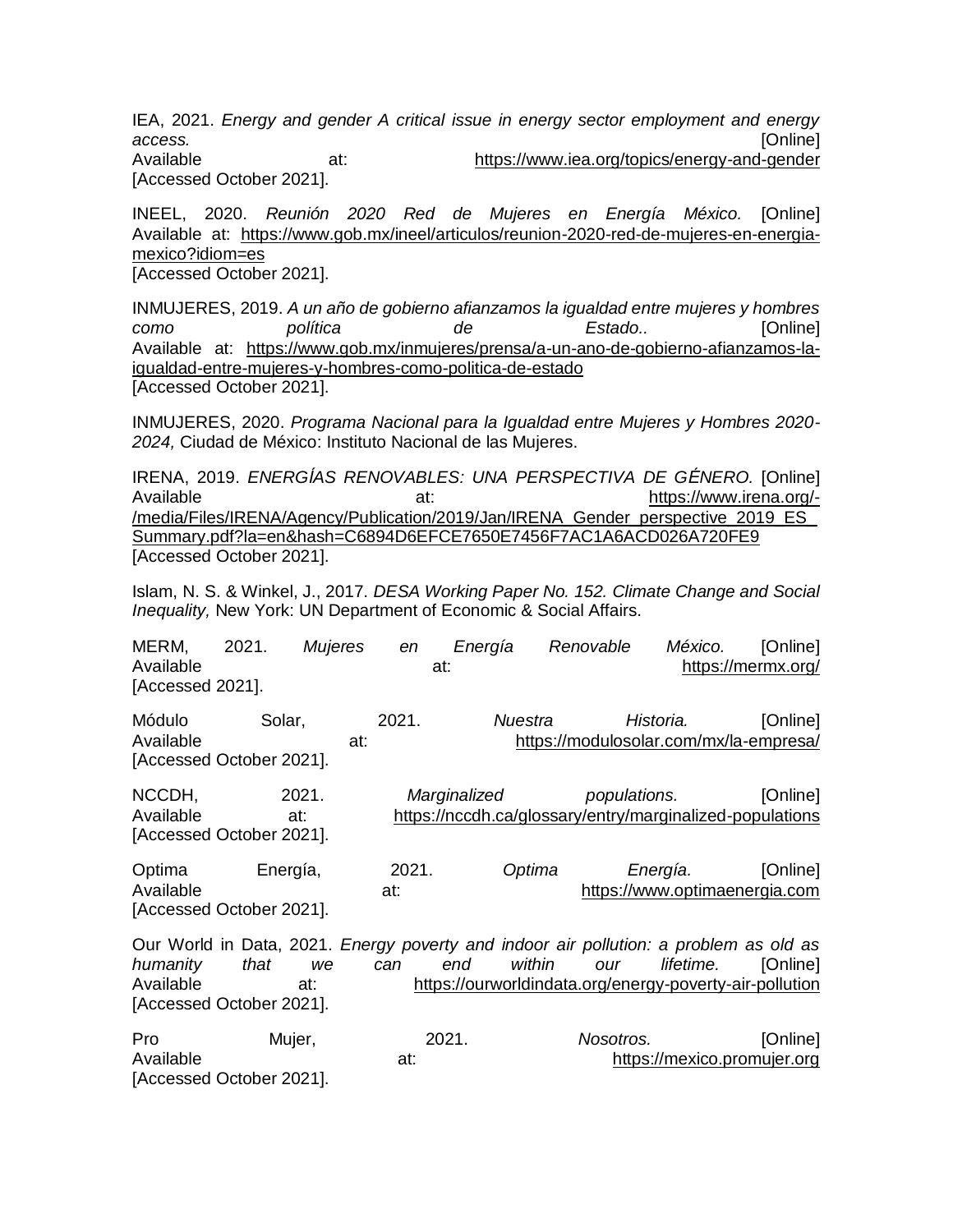REDMEERE, GIZ, SENER, 2018. *HOJA DE RUTA DE GÉNERO PARA LA TRANSICIÓN ENERGÉTICA.* [Online] Available at: https://energypedia.info/images/f/fe/Hoja\_de\_ruta\_de\_genero.PDF

Revollo-Fernández, D. A. & Rodríguez-Tapia, L., 2021. Unequal Access to Water and Its Affordability for Households in Mexico. *Journal of Poverty.*

Schlör, H. et al., 2017. The social footprint of hydrogen production - A Social Life Cycle Assessment (S-LCA) of alkaline water electrolysis. *Energy Procedia,* Issue 105, pp. 3038- 3044.

SDG Fund, 2017. *Case Study. Water and sanitation management with a gender perspective in Mexico,* Mexico: Sustainable Development Goals Fund.

Snape, D. et al., 2014. Exploring perceived barriers, drivers, impacts and the need for evaluation of public involvement in health and social care research: a modified Delphi study. *BMJ Open,* 4(e004943.).

Supple, D., Roberts, A., Hudson, V. & al., e., 2015. From tokenism to meaningful engagement: best practices in patient involvement in an EU project. *Research Involvement and Engagement,* 1(5).

The World Bank , 2021. *Social Sustainability and Inclusion.* [Online] Available at: https://www.worldbank.org/en/topic/socialsustainability/overview#2 [Accessed October 2021].

The World Bank, 1994. *The World Bank and Participation ,* The World Bank Operations Policy Department.

Transición Energética, 2019. *Red Mujeres en Energía Renovable y Eficiencia Energética.*  [Online]

Available at: http://transicionenergetica.ineel.mx/Revista.mvc/IS1n3v1 [Accessed October 2021].

TUGLIQ Energy Co., 2019. *ecoENERGY Innovation Initiative Demonstration Component Public Report,* TUGLIQ Energy Co..

UK PACT, 2021c. *Guidance on Gender Equality and Social Inclusion (GESI),* UK: UK PACT.

UK PACT, 2021a. *Mainstreaming gender and inclusion into climate action.* [Online] Available at: https://www.ukpact.co.uk/blog/mainstreaming-gender-and-inclusion-intoclimate-action?utm\_medium=email&\_hsmi=132377767&\_hsenc=p2ANqtz-9Ixny2-Yghzxg2gxql1kh9lH4z8sbwpgRfwAK\_giczSGA1ev54P-

Sdd1onu1vQHDQpXGIJxZ2gAeRPlvQTpTRiUBx2EZGsl6fSr7GCMd99IZ5Rbs&utm\_cont [Accessed 8 June 2021].

UK PACT, 2021b. *UK PACT's GESI ambition. Gender Equality and Social Inclusion (GESI),*  United Kingdom: UK PACT.

UN, 2016. *Leaving no one behind: the imperative of inclusive development. Report on the World Social Situation 2016,* New York: United Nations.

UNDP, 2008. *Guía de recursos de género para el cambio climático,* Programa de las Naciones Unidas para el Desarrollo.